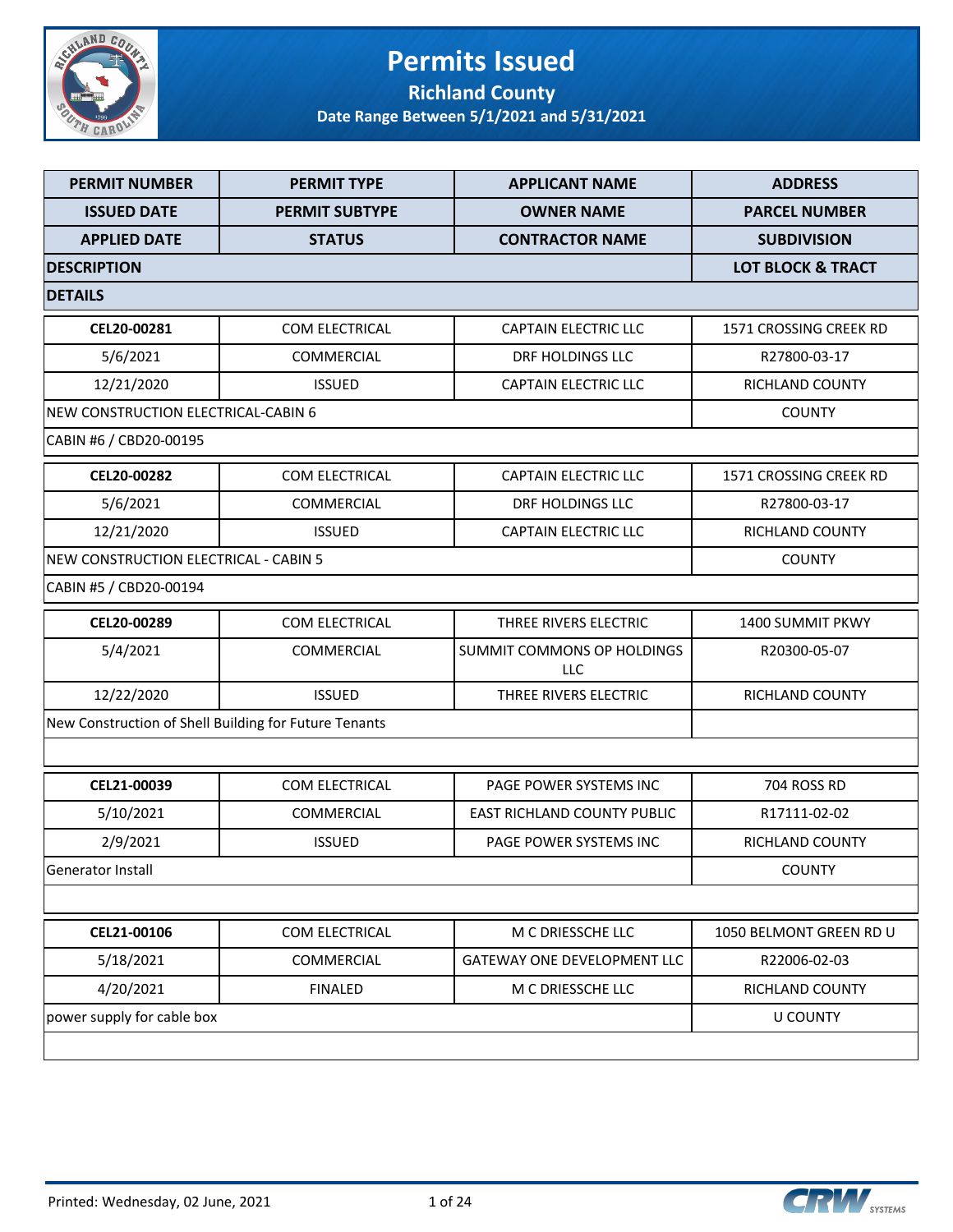

**Richland County**

| CEL21-00113                                                  | COM ELECTRICAL                                              | T CONTRACTOR (MC)                           | 1033 ROBERTS BRANCH PKWY 202 |
|--------------------------------------------------------------|-------------------------------------------------------------|---------------------------------------------|------------------------------|
| 5/3/2021                                                     | <b>COMMERCIAL</b>                                           | KILLIANS CROSSING RETAIL                    | R17406-01-03                 |
| 4/27/2021                                                    | <b>ISSUED</b>                                               | <b>T CONTRACTOR (GC)</b>                    | RICHLAND COUNTY              |
| <b>ELECTRICAL PER PLANS</b>                                  |                                                             |                                             | 202 COUNTY                   |
|                                                              |                                                             |                                             |                              |
| CEL21-00118                                                  | COM ELECTRICAL                                              | <b>HOBGOOD ELECTRIC</b>                     | 1047 HIGHWAY CHURCH RD       |
| 5/17/2021                                                    | COMMERCIAL                                                  | <b>CHAMBERS RICHLAND CTY</b>                | R31600-02-10                 |
| 4/30/2021                                                    | <b>ISSUED</b>                                               | <b>HOBGOOD ELECTRIC</b>                     | RICHLAND COUNTY              |
| Add 200 Amp Service for cell site                            |                                                             |                                             | <b>COUNTY</b>                |
|                                                              |                                                             |                                             |                              |
| CEL21-00119                                                  | COM ELECTRICAL                                              | SOUTH EASTERN CONSTRUCTION<br>OF THE MIDLAN | 1045 GATES RD                |
| 5/5/2021                                                     | COMMERCIAL                                                  | <b>HI-FUNCTION LLC</b>                      | R02509-03-03                 |
| 5/4/2021                                                     | <b>ISSUED</b>                                               | SOUTH EASTERN CONSTRUCTION<br>OF THE MIDLAN | RICHLAND COUNTY              |
| <b>Electrical Renovation</b>                                 |                                                             |                                             | <b>COUNTY</b>                |
|                                                              |                                                             |                                             |                              |
| CEL21-00121                                                  | COM ELECTRICAL                                              | ELLIS ELECTRIC INC                          | 100 GREYSTONE BLVD           |
| 5/13/2021                                                    | <b>COMMERCIAL</b>                                           | INTREPID PROPERTY INVESTMENTS               | R07310-05-01                 |
| 5/5/2021                                                     | <b>ISSUED</b>                                               | ELLIS ELECTRIC INC                          | RICHLAND COUNTY              |
| Add outlets/data stubs in offices, re-locate lights asneeded | <b>COUNTY</b>                                               |                                             |                              |
|                                                              |                                                             |                                             |                              |
| CEL21-00122                                                  | COM ELECTRICAL                                              | <b>GREGORY ELECTRIC CO INC (MC)</b>         | 2010 BLUFF RD                |
| 5/12/2021                                                    | <b>COMMERCIAL</b>                                           | 7-D FAMILY LIMITED PARTNERSHIP              | R13602-03-01                 |
| 5/6/2021                                                     | <b>FINALED</b>                                              | <b>GREGORY ELECTRIC CO INC (MC)</b>         | RICHLAND COUNTY              |
|                                                              | Install 120V Electrical Service on 30 pole for roadway sign |                                             | <b>COUNTY</b>                |
|                                                              |                                                             |                                             |                              |
| CEL21-00123                                                  | COM ELECTRICAL                                              | <b>CUMMINGS ELECTRIC CO</b>                 | 2708 CLEMSON RD A            |
| 5/10/2021                                                    | <b>COMMERCIAL</b>                                           | <b>CLEMSON ROAD PARTNERS LLC</b>            | R17400-06-09                 |
| 5/7/2021                                                     | <b>ISSUED</b>                                               | <b>CUMMINGS ELECTRIC CO</b>                 | RICHLAND COUNTY              |
| Install receptacles, lighting, circuits, and switches for a  |                                                             |                                             | A COUNTY                     |
|                                                              |                                                             |                                             |                              |

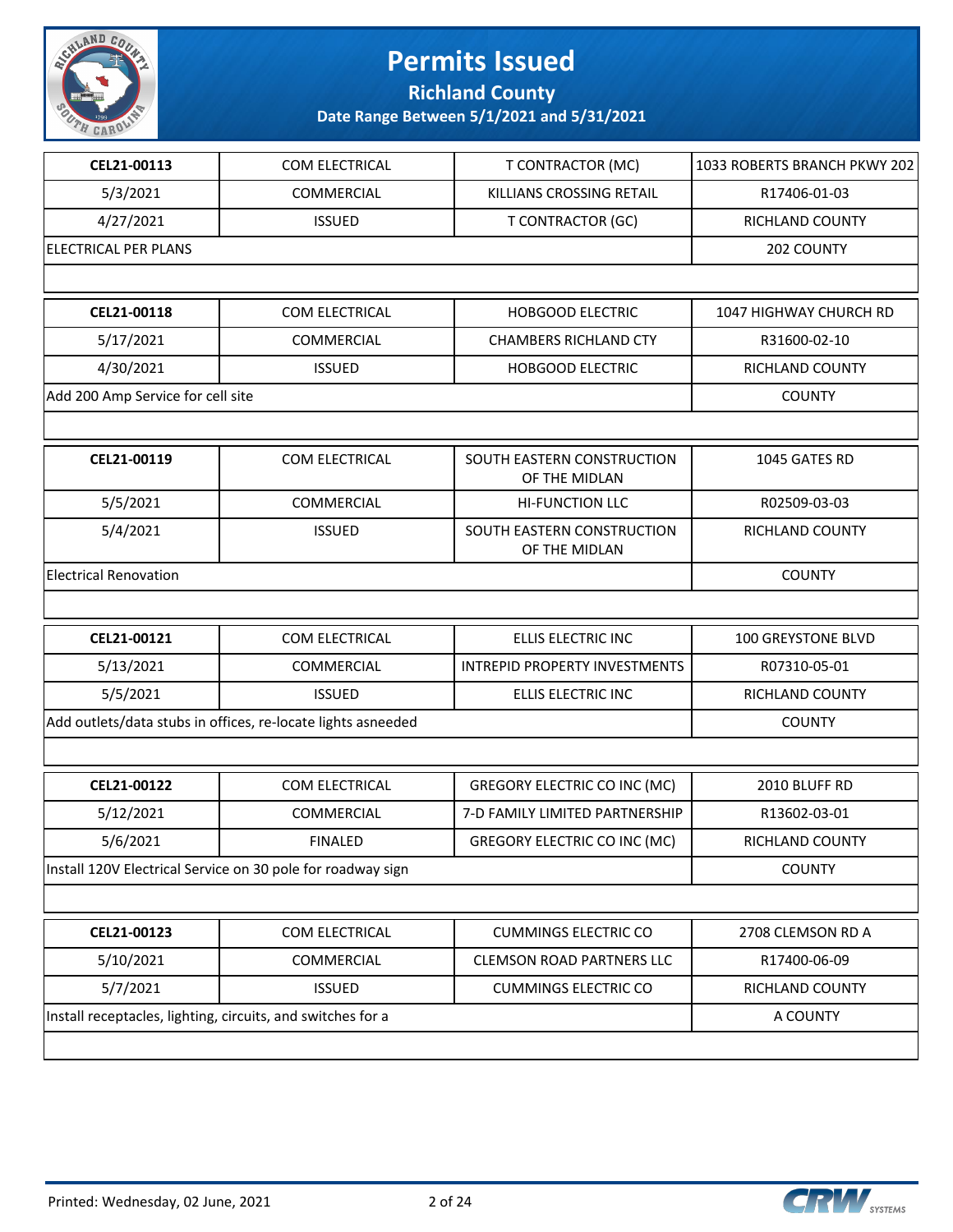

**Richland County**

| CEL21-00124                                   | COM ELECTRICAL                                         | CARROLLS ELECTRIC SERVICE INC | 5835 TWO NOTCH RD        |
|-----------------------------------------------|--------------------------------------------------------|-------------------------------|--------------------------|
| 5/19/2021                                     | <b>COMMERCIAL</b>                                      | D & O INVESTMENT COMPANY LLC  | R14209-02-07             |
| 5/10/2021                                     | <b>FINALED</b>                                         | CARROLLS ELECTRIC SERVICE INC | RICHLAND COUNTY          |
|                                               | Add a 200 amp 3 phase panel and wire electric chargers |                               | <b>COUNTY</b>            |
| <b>Dominion Energy</b>                        |                                                        |                               |                          |
| CEL21-00129                                   | COM ELECTRICAL                                         | FLINTHILL ELECTRICAL SERVICES | 1345 GARNER LN           |
| 5/14/2021                                     | COMMERCIAL                                             |                               | R07484-01-04             |
| 5/13/2021                                     | <b>FINALED</b>                                         | Keith Jackson                 | RICHLAND COUNTY          |
| 100 Amp for VRAD cabinet ATT                  |                                                        |                               | <b>COUNTY</b>            |
|                                               |                                                        |                               |                          |
| CEL21-00132                                   | COM ELECTRICAL                                         | M C DRIESSCHE LLC             | 4644 BLUFF RD            |
| 5/18/2021                                     | <b>COMMERCIAL</b>                                      |                               |                          |
| 5/14/2021                                     | <b>FINALED</b>                                         | M C DRIESSCHE LLC             | <b>RICHLAND COUNTY</b>   |
| power supply for cable box swap over          |                                                        |                               |                          |
|                                               |                                                        |                               |                          |
| CEL21-00135                                   | COM ELECTRICAL                                         | FOGLE ELECTRIC COMPANY INC    | 1300 LONGCREEK DR        |
| 5/25/2021                                     | <b>COMMERCIAL</b>                                      | FAH THE HOLLOWS LLC           | R07406-02-01             |
| 5/18/2021                                     | <b>FINALED</b>                                         | FOGLE ELECTRIC COMPANY INC    | RICHLAND COUNTY          |
| Added 3 can light and 3 recepticles           |                                                        |                               | <b>COUNTY</b>            |
|                                               |                                                        |                               |                          |
| CEL21-00137                                   | COM ELECTRICAL                                         | BENNETT CONTRACTING LLC (MC)  | 817 SAINT ANDREWS RD 110 |
| 5/19/2021                                     | COMMERCIAL                                             | <b>GATOR ST ANDREWS LLC</b>   | R06008-01-07             |
| 5/18/2021                                     | <b>ISSUED</b>                                          | BENNETT CONTRACTING LLC (MC)  | RICHLAND COUNTY          |
| Add outlets as needed for interior renovation |                                                        |                               | 110 COUNTY               |
|                                               |                                                        |                               |                          |
| CEL21-00138                                   | COM ELECTRICAL                                         | ROYCE POWER & ELECTRIC LLC    | 9447 FARROW RD           |
| 5/19/2021                                     | COMMERCIAL                                             |                               |                          |
| 5/18/2021                                     | <b>FINALED</b>                                         | ROYCE POWER & ELECTRIC LLC    | RICHLAND COUNTY          |
| Spectrum Power Supply                         | <b>COUNTY</b>                                          |                               |                          |
| 20Amp service                                 |                                                        |                               |                          |
| PER MIKE ZAP OK TO APPROVED THIS PERMIT.      |                                                        |                               |                          |

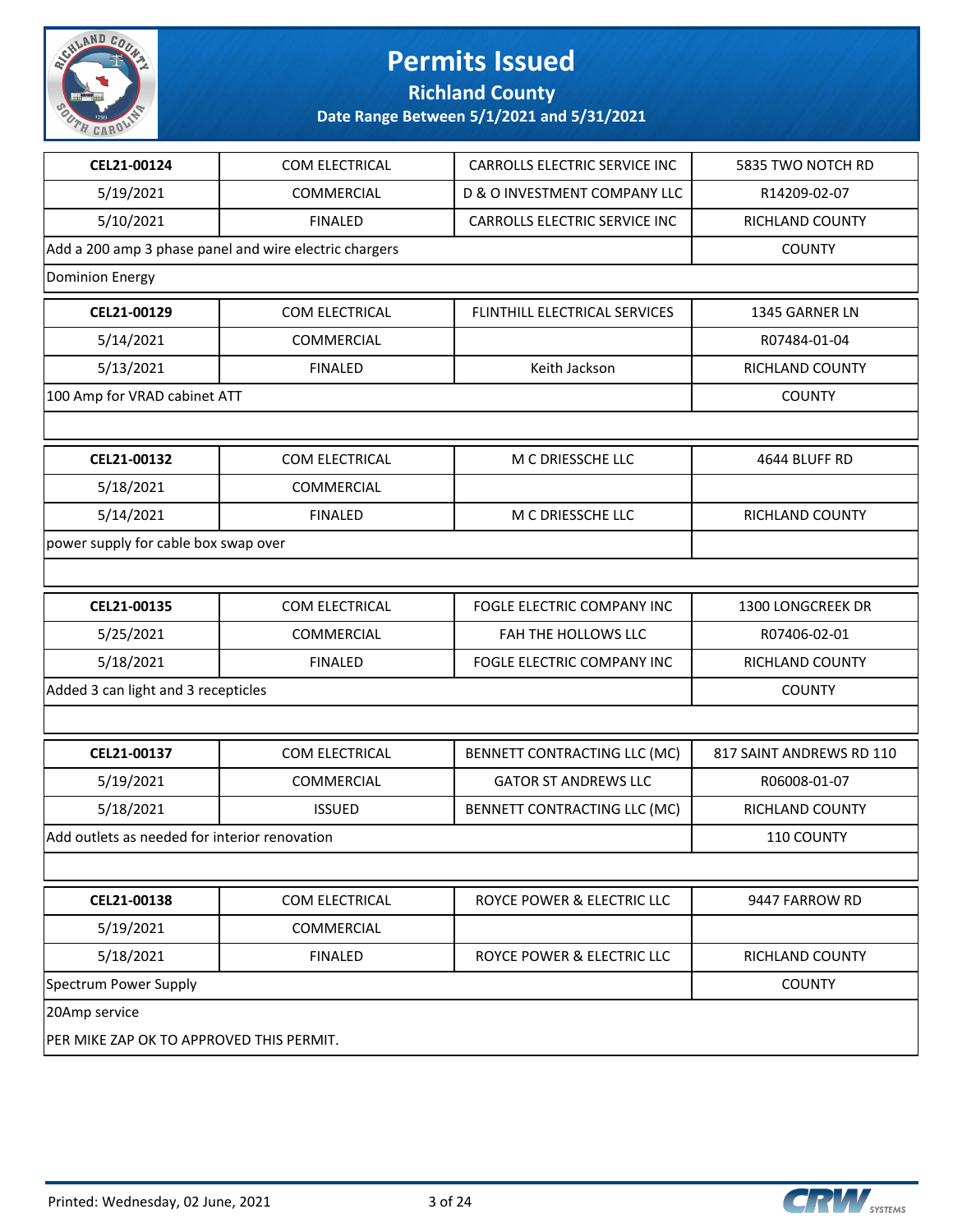

**Richland County**

| CEL21-00140                                         | COM ELECTRICAL        | ALLTRADE SERVICES LLC                          | 90 MALLET HILL RD         |
|-----------------------------------------------------|-----------------------|------------------------------------------------|---------------------------|
| 5/20/2021                                           | <b>COMMERCIAL</b>     | WILDEWOOD COMMUNITY<br><b>PARTNERS</b>         | R22716-01-01              |
| 5/18/2021                                           | <b>ISSUED</b>         | ALLTRADE SERVICES LLC                          | RICHLAND COUNTY           |
| Bonding for a splash pad                            |                       |                                                | <b>COUNTY</b>             |
| #6 bare copper                                      |                       |                                                |                           |
| CEL21-00141                                         | <b>COM ELECTRICAL</b> | SNIPES ELECTRIC CO INC                         | 3000 S BELTLINE BLVD      |
| 5/21/2021                                           | COMMERCIAL            | <b>FOUNDATION FOR HEATHWOOD</b><br><b>HALL</b> | R11000-01-07              |
| 5/19/2021                                           | <b>ISSUED</b>         | Snipes Electric CO INC                         | RICHLAND COUNTY           |
| <b>Commercial Alterations - Nord</b>                |                       |                                                | <b>COUNTY</b>             |
| Nord Building                                       |                       |                                                |                           |
| CEL21-00143                                         | <b>COM ELECTRICAL</b> | SNIPES ELECTRIC CO INC                         | 3000 S BELTLINE BLVD      |
| 5/21/2021                                           | <b>COMMERCIAL</b>     | FOUNDATION FOR HEATHWOOD<br><b>HALL</b>        | R11000-01-07              |
| 5/19/2021                                           | <b>ISSUED</b>         | SNIPES ELECTRIC CO INC                         | RICHLAND COUNTY           |
| <b>Commercial Alterations - Robinson</b>            | <b>COUNTY</b>         |                                                |                           |
| <b>Robinson Building</b>                            |                       |                                                |                           |
| CEL21-00147                                         | COM ELECTRICAL        | ELECTRIC SERVICES INC OF<br><b>COLUMBIA</b>    | 148 CARSWELL DR           |
| 5/21/2021                                           | COMMERCIAL            | RECREATION COMMISSION                          | R16100-02-10              |
| 5/20/2021                                           | <b>FINALED</b>        | ELECTRIC SERVICES INC OF<br><b>COLUMBIA</b>    | RICHLAND COUNTY           |
| Replace damaged meter can                           | <b>COUNTY</b>         |                                                |                           |
|                                                     |                       |                                                |                           |
| CEL21-00148                                         | <b>COM ELECTRICAL</b> | LAKE MURRAY ELECTRIC INC                       | <b>1320 DUTCH FORK RD</b> |
| 5/26/2021                                           | COMMERCIAL            | 1320 DUTCH FORK LLC                            | R02415-04-03              |
| 5/24/2021                                           | <b>ISSUED</b>         | John M Frick                                   | RICHLAND COUNTY           |
|                                                     |                       |                                                | <b>COUNTY</b>             |
|                                                     |                       |                                                |                           |
| CEL21-00150                                         | COM ELECTRICAL        | SACON LLC (MC)                                 | 493 TOWN CENTER PL 1      |
| 5/27/2021                                           | COMMERCIAL            | WITZLING DAVID                                 | R22911-03-01              |
| 5/25/2021                                           | <b>ISSUED</b>         | SACON LLC (MC)                                 | RICHLAND COUNTY           |
| Upfit existing building shell into a restaurant     | 1 COUNTY              |                                                |                           |
| The building is located in the Village of Sandhills |                       |                                                |                           |

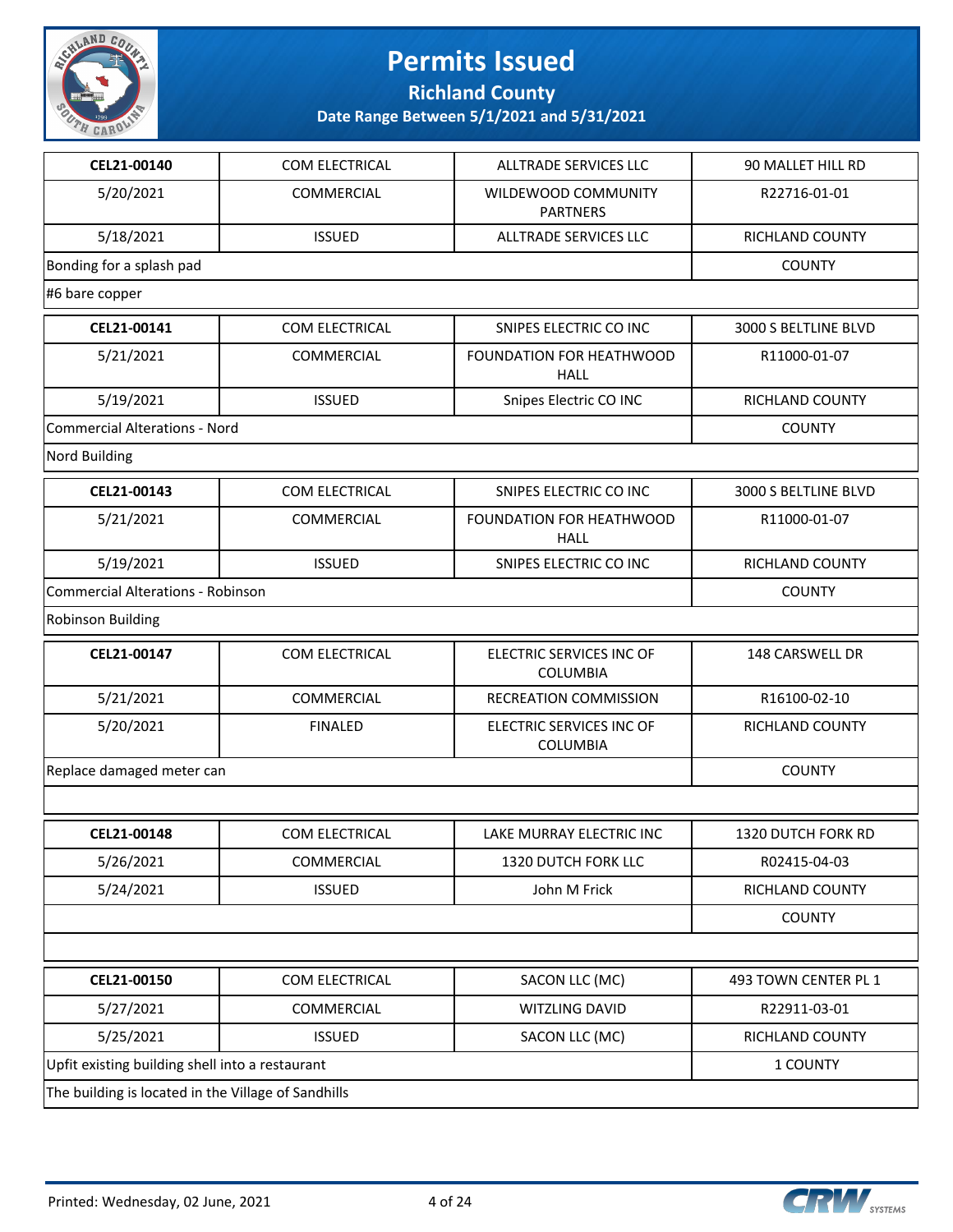

**Richland County**

**Date Range Between 5/1/2021 and 5/31/2021**

| CEL21-00158                           | <b>COM ELECTRICAL</b> | <b>CREATIONS ELECTRICAL INC</b> | 201 MAINGATE DR        |
|---------------------------------------|-----------------------|---------------------------------|------------------------|
| 5/27/2021                             | COMMERCIAL            |                                 | R19981-01-41           |
| 5/27/2021                             | <b>ISSUED</b>         | <b>CREATIONS ELECTRICAL INC</b> | <b>RICHLAND COUNTY</b> |
| Add meter for entrance of subdivision |                       |                                 | <b>COUNTY</b>          |
|                                       |                       |                                 |                        |

#### **Number of COM ELECTRICAL/COMMERCIAL Permits: 24**

| CMG21-00075                                        | COM MECHANICAL/GAS                                                           | AIR SOLUTIONS HEATING AND<br><b>COOLING</b>                                                                                             | 1571 CROSSING CREEK RD        |
|----------------------------------------------------|------------------------------------------------------------------------------|-----------------------------------------------------------------------------------------------------------------------------------------|-------------------------------|
| 5/20/2021                                          | Unassigned                                                                   | DRF HOLDINGS LLC                                                                                                                        | R27800-03-17                  |
| 2/22/2021                                          | <b>ISSUED</b>                                                                | AIR SOLUTIONS HEATING AND<br><b>COOLING</b>                                                                                             | <b>RICHLAND COUNTY</b>        |
| Hvac                                               |                                                                              |                                                                                                                                         | <b>COUNTY</b>                 |
| Install unit and ductwork Donated by Air Solutions |                                                                              |                                                                                                                                         |                               |
| CMG21-00085                                        | COM MECHANICAL/GAS                                                           | ICON MECHANICAL LLC (MC)                                                                                                                | 3160 SHOP RD                  |
| 5/7/2021                                           | Unassigned                                                                   | <b>MARK ANTHONY BREWING INC</b>                                                                                                         | R16100-02-20                  |
| 3/8/2021                                           | <b>ISSUED</b>                                                                | ICON MECHANICAL LLC (MC)                                                                                                                | RICHLAND COUNTY               |
| <b>White Claw Mechanical</b>                       |                                                                              |                                                                                                                                         |                               |
|                                                    | blowers. Provide and install 550ft of 8 inch underground gas piping.         | Provide and install 4-Chillers and Cooling Towers. Provide and install 3 water cooled air compressors and dryers. Provide and install 3 |                               |
| CMG21-00086                                        | COM MECHANICAL/GAS                                                           | ICON MECHANICAL LLC (GC)                                                                                                                | 3160 SHOP RD                  |
| 5/7/2021                                           | Unassigned                                                                   | <b>MARK ANTHONY BREWING INC</b>                                                                                                         | R16100-02-20                  |
| 3/8/2021                                           | <b>ISSUED</b>                                                                | ICON MECHANICAL LLC (GC)                                                                                                                | RICHLAND COUNTY               |
| White Claw - Boilers                               |                                                                              |                                                                                                                                         |                               |
|                                                    | Provide and install 2-1200 HP boilers. Provide and install 2-600 HP Boilers. |                                                                                                                                         |                               |
| CMG21-00129                                        | COM MECHANICAL/GAS                                                           | SPRING VALLEY AIR CONDITIONING<br><b>INC</b>                                                                                            | <b>1571 CROSSING CREEK RD</b> |
| 5/6/2021                                           | Unassigned                                                                   | DRF HOLDINGS LLC                                                                                                                        | R27800-03-17                  |
| 4/20/2021                                          | <b>ISSUED</b>                                                                | SPRING VALLEY AIR CONDITIONING<br><b>INC</b>                                                                                            | <b>RICHLAND COUNTY</b>        |
| <b>New Construction HVAC</b>                       |                                                                              |                                                                                                                                         | <b>COUNTY</b>                 |
|                                                    | Needs to be for 1571 Crossing Creek Rd, Building 3 see attached              |                                                                                                                                         |                               |

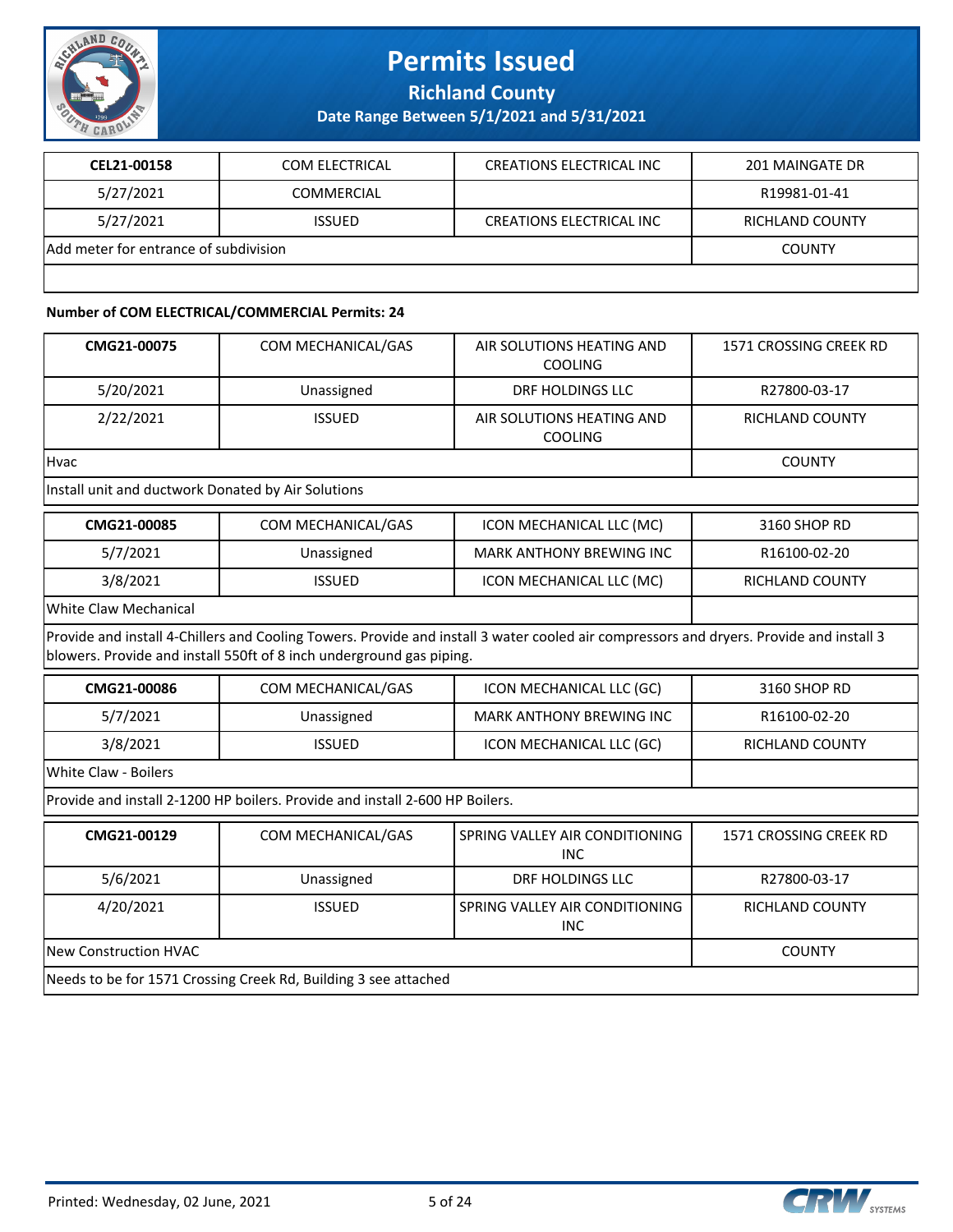

**Richland County**

**Date Range Between 5/1/2021 and 5/31/2021**

| CMG21-00130                                             | COM MECHANICAL/GAS                                              | SPRING VALLEY AIR CONDITIONING<br><b>INC</b>       | 1571 CROSSING CREEK RD       |
|---------------------------------------------------------|-----------------------------------------------------------------|----------------------------------------------------|------------------------------|
| 5/6/2021                                                | Unassigned                                                      | DRF HOLDINGS LLC                                   | R27800-03-17                 |
| 4/20/2021                                               | <b>ISSUED</b>                                                   | SPRING VALLEY AIR CONDITIONING<br>INC.             | <b>RICHLAND COUNTY</b>       |
| <b>New Construction HVAC</b>                            |                                                                 |                                                    | <b>COUNTY</b>                |
|                                                         | Needs to be for 1571 Crossing Creek Rd, Building 4 see attached |                                                    |                              |
| CMG21-00131                                             | COM MECHANICAL/GAS                                              | SPRING VALLEY AIR CONDITIONING<br><b>INC</b>       | 1571 CROSSING CREEK RD       |
| 5/6/2021                                                | Unassigned                                                      | <b>DRF HOLDINGS LLC</b>                            | R27800-03-17                 |
| 4/20/2021                                               | <b>ISSUED</b>                                                   | SPRING VALLEY AIR CONDITIONING<br><b>INC</b>       | <b>RICHLAND COUNTY</b>       |
| <b>New Construction HVAC</b>                            |                                                                 |                                                    | <b>COUNTY</b>                |
|                                                         | Needs to be for 1571 Crossing Creek Rd, Building 5 see attached |                                                    |                              |
| CMG21-00136                                             | COM MECHANICAL/GAS                                              | <b>BRIANS HEATING &amp; COOLING LLC</b>            | 1045 GATES RD                |
| 5/5/2021                                                | Unassigned                                                      | <b>HI-FUNCTION LLC</b>                             | R02509-03-03                 |
| 4/23/2021                                               | <b>ISSUED</b>                                                   | <b>BRIANS HEATING &amp; COOLING LLC</b>            | <b>RICHLAND COUNTY</b>       |
| Install HVAC equipment                                  | <b>COUNTY</b>                                                   |                                                    |                              |
|                                                         |                                                                 |                                                    |                              |
| CMG21-00137                                             | COM MECHANICAL/GAS                                              | <b>T CONTRACTOR (MC)</b>                           | 1033 ROBERTS BRANCH PKWY 202 |
| 5/3/2021                                                | Unassigned                                                      | KILLIANS CROSSING RETAIL                           | R17406-01-03                 |
| 4/27/2021                                               | <b>ISSUED</b>                                                   | <b>T CONTRACTOR (GC)</b>                           | RICHLAND COUNTY              |
| MECHANICAL PER PLANS                                    |                                                                 |                                                    | 202 COUNTY                   |
|                                                         |                                                                 |                                                    |                              |
| CMG21-00152                                             | COM MECHANICAL/GAS                                              | <b>CAROLINA COMFORT INC</b>                        | 7800 GARNERS FERRY RD        |
| 5/24/2021                                               | Unassigned                                                      | PANTRY INC THE                                     | R19102-05-12                 |
| 5/4/2021                                                | <b>ISSUED</b>                                                   | CAROLINA COMFORT INC                               | RICHLAND COUNTY              |
| Install HVAC                                            |                                                                 |                                                    | <b>COUNTY</b>                |
|                                                         |                                                                 |                                                    |                              |
| CMG21-00154                                             | COM MECHANICAL/GAS                                              | WILSON'S REFRIGERATION & A/C<br><b>SERVICE INC</b> | 832 DUTCH SQUARE BLVD        |
| 5/11/2021                                               | Unassigned                                                      | <b>M&amp;D PROPERTIES LLC</b>                      | R07401-07-18                 |
| 5/5/2021                                                | <b>ISSUED</b>                                                   | WILSON'S REFRIGERATION & A/C<br><b>SERVICE INC</b> | RICHLAND COUNTY              |
| Replacing packaged heat pump with a new packaged gas/ac | <b>COUNTY</b>                                                   |                                                    |                              |

**Dominion Energy is adding a new Gas line and meeter for this job** 

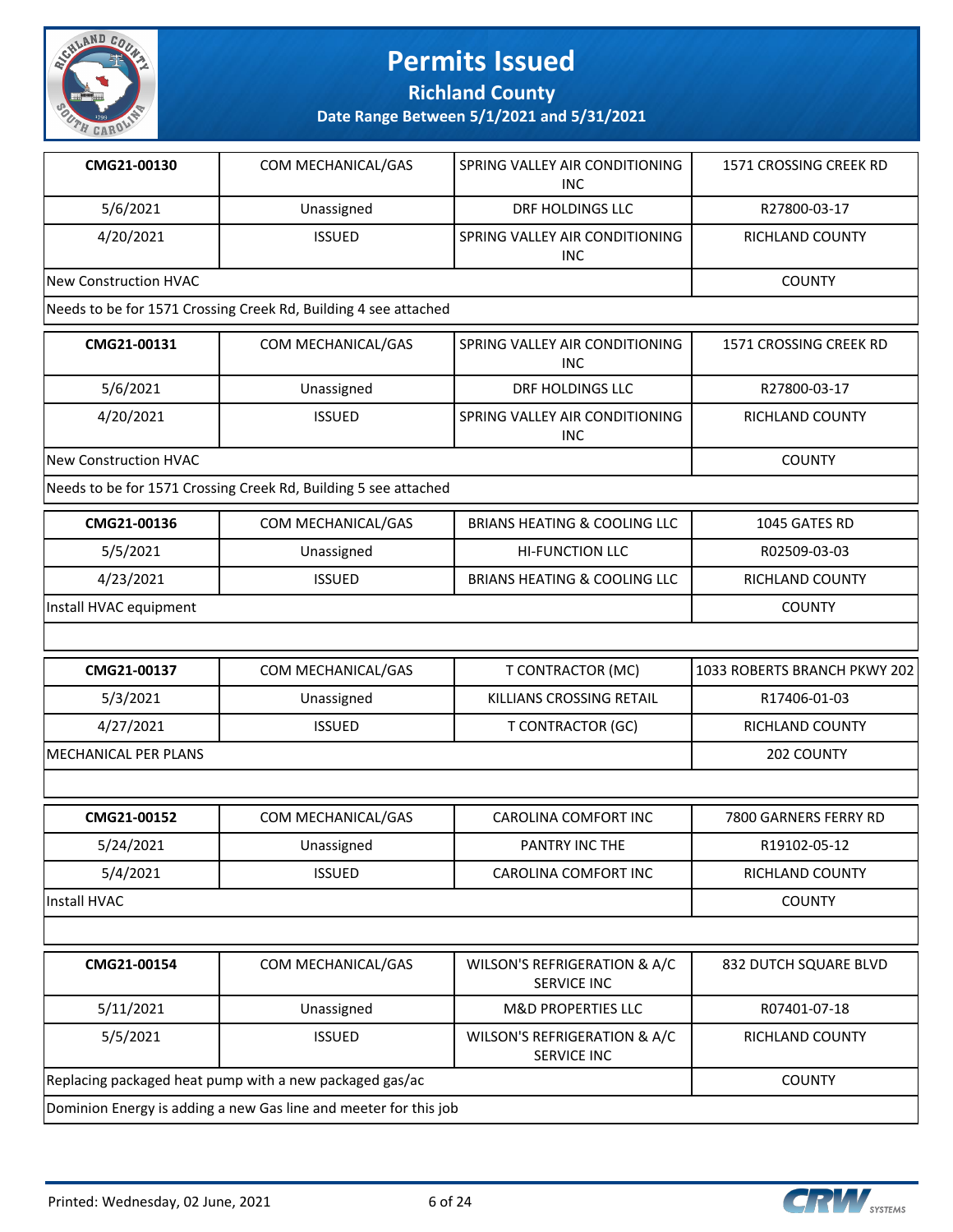

**Richland County**

| CMG21-00156                                          | COM MECHANICAL/GAS | A & T PLUMBING INC                                       | 1571 CROSSING CREEK RD |  |
|------------------------------------------------------|--------------------|----------------------------------------------------------|------------------------|--|
| 5/6/2021                                             | Unassigned         | DRF HOLDINGS LLC                                         | R27800-03-30           |  |
| 5/6/2021                                             | <b>FINALED</b>     | A & T PLUMBING INC                                       | RICHLAND COUNTY        |  |
| ADDITION TO CPL20-00103                              |                    |                                                          | <b>COUNTY</b>          |  |
|                                                      |                    |                                                          |                        |  |
| CMG21-00160                                          | COM MECHANICAL/GAS | AES MECHANICAL SERVICES GROUP<br><b>INC</b>              | 7441 TWO NOTCH RD      |  |
| 5/17/2021                                            | Unassigned         | COLE LO COLUMBIA SC LLC                                  | R17006-03-11           |  |
| 5/11/2021                                            | <b>ISSUED</b>      | AES MECHANICAL SERVICES GROUP<br><b>INC</b>              | RICHLAND COUNTY        |  |
| Remove and replace 19 packaged rooftop HVAC units    |                    |                                                          | <b>COUNTY</b>          |  |
|                                                      |                    |                                                          |                        |  |
| CMG21-00163                                          | COM MECHANICAL/GAS | AIRCOR SERVICES LLC                                      | 1400 BROWNING RD 100   |  |
| 5/13/2021                                            | Unassigned         |                                                          | R06010-02-02           |  |
| 5/13/2021                                            | <b>FINALED</b>     | AIRCOR SERVICES LLC                                      | RICHLAND COUNTY        |  |
| MODIFY EXISITING DUCTWORK ABD CONTROLS               |                    |                                                          | 100 COUNTY             |  |
|                                                      |                    |                                                          |                        |  |
| CMG21-00164                                          | COM MECHANICAL/GAS | <b>COMFORT EXPERTS HEATING AND</b><br><b>COOLING LLC</b> | 8209 TWO NOTCH RD      |  |
| 5/13/2021                                            | Unassigned         | TMP INVESTMENTS LLC                                      | R17113-01-24           |  |
| 5/13/2021                                            | <b>ISSUED</b>      | <b>COMFORT EXPERTS HEATING AND</b><br><b>COOLING LLC</b> | RICHLAND COUNTY        |  |
| INSTALL NEW 2.5 UNIT, DUCTWORK, EXHAUST FANS         | <b>COUNTY</b>      |                                                          |                        |  |
|                                                      |                    |                                                          |                        |  |
| CMG21-00171                                          | COM MECHANICAL/GAS | SACON LLC (MC)                                           | 493 TOWN CENTER PL 1   |  |
| 5/27/2021                                            | Unassigned         | David                                                    | R22911-03-01           |  |
| 5/25/2021                                            | <b>ISSUED</b>      | SACON LLC (MC)                                           | RICHLAND COUNTY        |  |
| Upfit existing building shell into a restaurant      |                    |                                                          | 1 COUNTY               |  |
| The building is located in the Village of Sandhills  |                    |                                                          |                        |  |
| CMG21-00172                                          | COM MECHANICAL/GAS | LANGFORDS MC SVC INC                                     | 1402 SUMMIT PKWY       |  |
| 5/25/2021                                            | Unassigned         | SUMMIT COMMONS OP HOLDINGS<br><b>LLC</b>                 | R20300-05-07           |  |
| 5/25/2021                                            | <b>FINALED</b>     | LANGFORDS MC SVC INC                                     | RICHLAND COUNTY        |  |
| install mini split heat pump 1 bath room exhaust fan |                    |                                                          | <b>COUNTY</b>          |  |
|                                                      |                    |                                                          |                        |  |

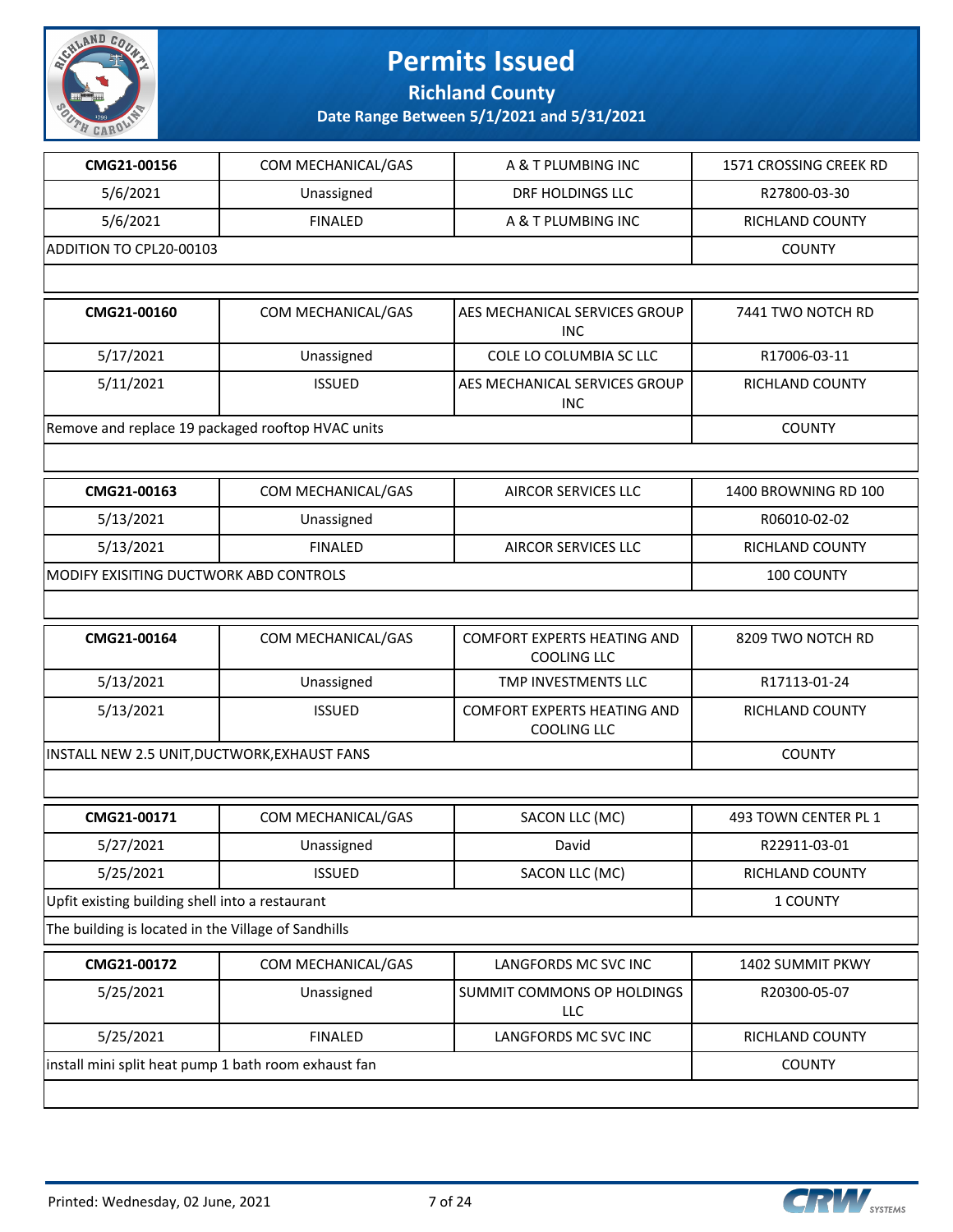

**Richland County**

**Date Range Between 5/1/2021 and 5/31/2021**

| CMG21-00173                                                   | COM MECHANICAL/GAS | LANGFORDS MC SVC INC              | 1400 SUMMIT PKWY |
|---------------------------------------------------------------|--------------------|-----------------------------------|------------------|
| 5/25/2021                                                     | Unassigned         | SUMMIT COMMONS OP HOLDINGS<br>LLC | R20300-05-07     |
| 5/25/2021                                                     | <b>ISSUED</b>      | LANGFORDS MC SVC INC              | RICHLAND COUNTY  |
| add 2-3 ton heatpump roof top units with exposed duct $1 - 6$ |                    |                                   |                  |
|                                                               |                    |                                   |                  |

#### **Number of COM MECHANICAL/GAS/Unassigned Permits: 17**

| CPL21-00068                                                  | COM PLUMBING                                                 | <b>T CONTRACTOR (MC)</b>                                  | 1033 ROBERTS BRANCH PKWY 202    |  |  |
|--------------------------------------------------------------|--------------------------------------------------------------|-----------------------------------------------------------|---------------------------------|--|--|
| 5/3/2021                                                     | Unassigned                                                   | KILLIANS CROSSING RETAIL                                  | R17406-01-03                    |  |  |
| 4/27/2021                                                    | <b>ISSUED</b>                                                | <b>T CONTRACTOR (GC)</b>                                  | <b>RICHLAND COUNTY</b>          |  |  |
| PLUMBING PER PLANS                                           |                                                              |                                                           |                                 |  |  |
|                                                              |                                                              |                                                           |                                 |  |  |
| CPL21-00070                                                  | <b>COM PLUMBING</b>                                          | <b>Plumbing Masters Inc</b>                               | <b>100 GREYSTONE BLVD</b>       |  |  |
| 5/12/2021                                                    | Unassigned                                                   | <b>INTREPID PROPERTY INVESTMENTS</b>                      | R07310-05-01                    |  |  |
| 5/11/2021                                                    | <b>ISSUED</b>                                                | <b>Plumbing Masters Inc</b>                               | <b>RICHLAND COUNTY</b>          |  |  |
| sink rough and ice box rough in                              |                                                              |                                                           | <b>COUNTY</b>                   |  |  |
|                                                              |                                                              |                                                           |                                 |  |  |
| CPL21-00071                                                  | <b>COM PLUMBING</b>                                          | <b>WALKER WHITE INC</b>                                   | 5801 BLUFF RD                   |  |  |
| 5/20/2021                                                    | Unassigned                                                   | <b>WESTINGHOUSE ELECTRIC</b><br><b>COMPANY</b>            | R18600-01-02                    |  |  |
| 5/12/2021                                                    | <b>ISSUED</b>                                                | <b>WALKER WHITE INC</b>                                   | RICHLAND COUNTY                 |  |  |
| PLUMBING FOR NEW ADA RESTROOMS. INSTALLATION OF WATERCOOLERS | <b>COUNTY</b>                                                |                                                           |                                 |  |  |
|                                                              |                                                              |                                                           |                                 |  |  |
| CPL21-00072                                                  | <b>COM PLUMBING</b>                                          | NICHOLSON PLUMBING                                        | 817 SAINT ANDREWS RD 110        |  |  |
| 5/20/2021                                                    | Unassigned                                                   | <b>GATOR ST ANDREWS LLC</b>                               | R06008-01-07                    |  |  |
| 5/16/2021                                                    | <b>ISSUED</b>                                                | NICHOLSON PLUMBING                                        | <b>RICHLAND COUNTY</b>          |  |  |
|                                                              | install shower drain and shower valve move mop sink location |                                                           | 110 COUNTY                      |  |  |
|                                                              |                                                              |                                                           |                                 |  |  |
| CPL21-00073                                                  | <b>COM PLUMBING</b>                                          | <b>HILL PLUMBING &amp; ELECTRIC</b><br><b>COMPANY INC</b> | <b>230 KILLIAN COMMONS PKWY</b> |  |  |
| 5/25/2021                                                    | Unassigned                                                   | <b>JTMG KILLIAN LLC</b>                                   | R17300-02-51                    |  |  |
| 5/17/2021                                                    | <b>ISSUED</b>                                                | HILL PLUMBING & ELECTRIC<br><b>COMPANY INC</b>            | <b>RICHLAND COUNTY</b>          |  |  |
| install plumbing per the plans and specs for JT Kia          | <b>COUNTY</b>                                                |                                                           |                                 |  |  |
|                                                              |                                                              |                                                           |                                 |  |  |

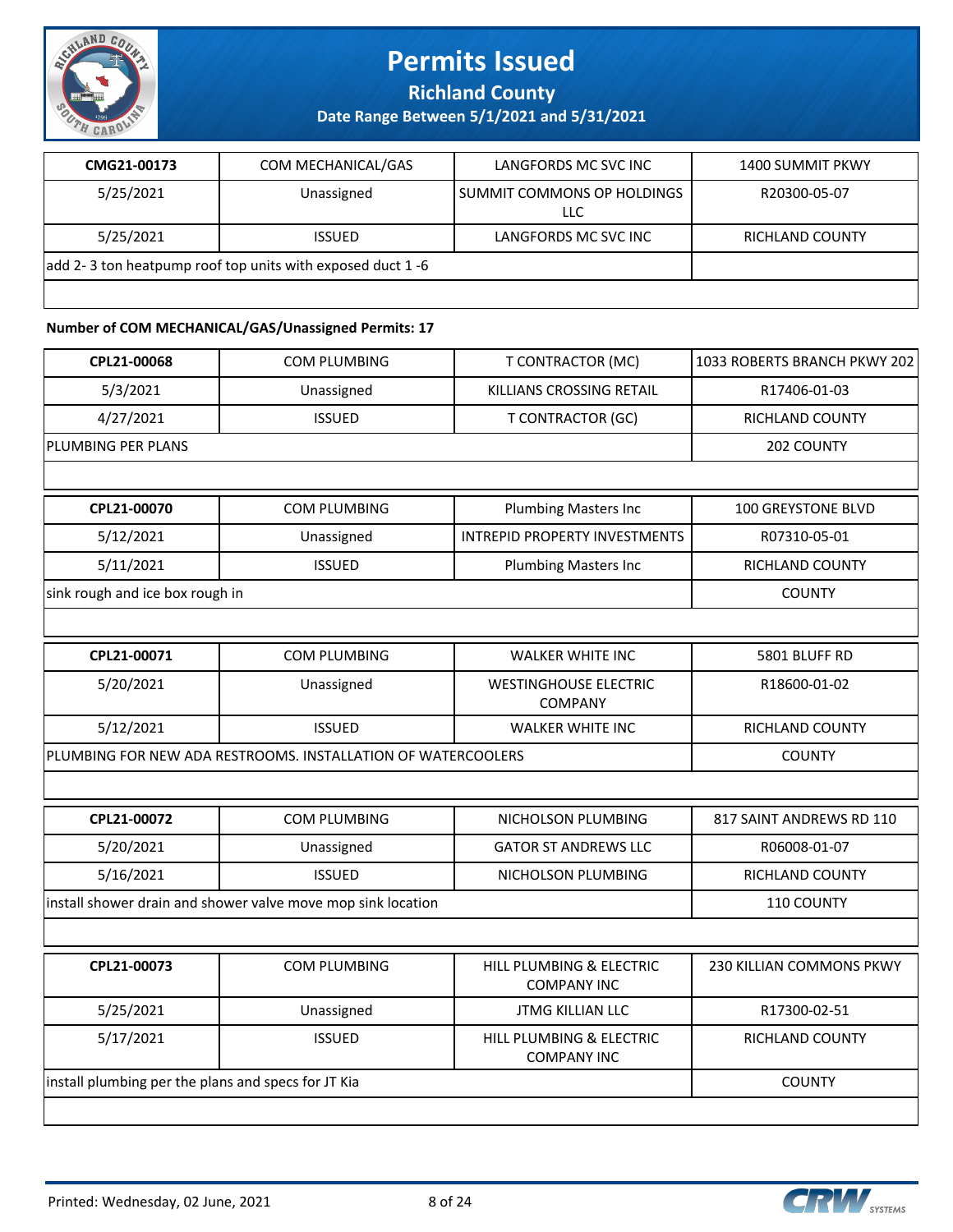

**Richland County**

**Date Range Between 5/1/2021 and 5/31/2021**

| CPL21-00079                                                | <b>COM PLUMBING</b> | SACON LLC (MC)                    | 493 TOWN CENTER PL 1      |
|------------------------------------------------------------|---------------------|-----------------------------------|---------------------------|
| 5/21/2021                                                  | Unassigned          | David                             | R22911-03-01              |
| 5/21/2021                                                  | <b>ISSUED</b>       | SACON LLC (MC)                    | <b>RICHLAND COUNTY</b>    |
| Upfit existing building shell into a restaurant            |                     |                                   | 1 COUNTY                  |
| The building is located in the Village of Sandhills        |                     |                                   |                           |
| CPL21-00080                                                | <b>COM PLUMBING</b> | BRYAN K. MASON/STORMY<br>PLUMBING | <b>480 KILLIAN RD</b>     |
| 5/21/2021                                                  | Unassigned          |                                   | R17410-04-02              |
| 5/21/2021                                                  | <b>ISSUED</b>       | BRYAN K. MASON/STORMY<br>PLUMBING | <b>RICHLAND COUNTY</b>    |
| NEW SERVICE BUILDING                                       | <b>COUNTY</b>       |                                   |                           |
|                                                            |                     |                                   |                           |
| CPL21-00081                                                | <b>COM PLUMBING</b> | C F PLUMBING INC                  | <b>1320 DUTCH FORK RD</b> |
| 5/24/2021                                                  | Unassigned          | <b>1320 DUTCH FORK LLC</b>        | R02415-04-03              |
| 5/24/2021                                                  | <b>ISSUED</b>       | C F PLUMBING INC                  | <b>RICHLAND COUNTY</b>    |
| commercial new construction. plumbing, gas lines per plans | <b>COUNTY</b>       |                                   |                           |
|                                                            |                     |                                   |                           |

#### **Number of COM PLUMBING/Unassigned Permits: 8**

| CRF21-00033                                                | <b>COM ROOFING</b> | ATLANTAS RELIABLE ROOFING CO | 1310 OAKCREST DR 911   |
|------------------------------------------------------------|--------------------|------------------------------|------------------------|
| 5/28/2021                                                  | Unassigned         | PC CROWNE LAKE LLC           | R17014-01-02           |
| 4/26/2021                                                  | <b>FINALED</b>     | ATLANTAS RELIABLE ROOFING CO | <b>RICHLAND COUNTY</b> |
| bldg 9 - Remove existing roof to deck and replace with new |                    |                              | 911 COUNTY             |
| Bldg 9                                                     |                    |                              |                        |

#### **Number of COM ROOFING/Unassigned Permits: 1**

| CBD20-00227                       | COMMERCIAL ADD & ADD/ALT                                   | <b>BURRISS BUILDING SYSTEMS INC.</b> | 2509 DECKER BLVD                |
|-----------------------------------|------------------------------------------------------------|--------------------------------------|---------------------------------|
| 5/20/2021                         | <b>ADDITION</b>                                            | ALEPH HOUSE THE                      | R16907-02-03                    |
| 11/24/2020                        | <b>ISSUED</b>                                              | <b>BURRISS BUILDING SYSTEMS INC</b>  | <b>RICHLAND COUNTY</b>          |
|                                   | 1870 Square Foot Addition to Chabad Aleph Jewish Synagogue |                                      | <b>COUNTY</b>                   |
|                                   |                                                            |                                      |                                 |
|                                   |                                                            |                                      |                                 |
| CBD21-00011                       | COMMERCIAL ADD & ADD/ALT                                   | <b>CHOATE CONSTRUCTION COMPANY</b>   | <b>230 KILLIAN COMMONS PKWY</b> |
| 5/5/2021                          | <b>ADDITION</b>                                            |                                      | R17300-02-51                    |
| 1/12/2021                         | <b>ISSUED</b>                                              | <b>CHOATE CONSTRUCTION COMPANY</b>   | <b>RICHLAND COUNTY</b>          |
| Service Bay and Car wash Addition |                                                            |                                      | <b>COUNTY</b>                   |

#### **Number of COMMERCIAL ADD & ADD/ALT/ADDITION Permits: 2**

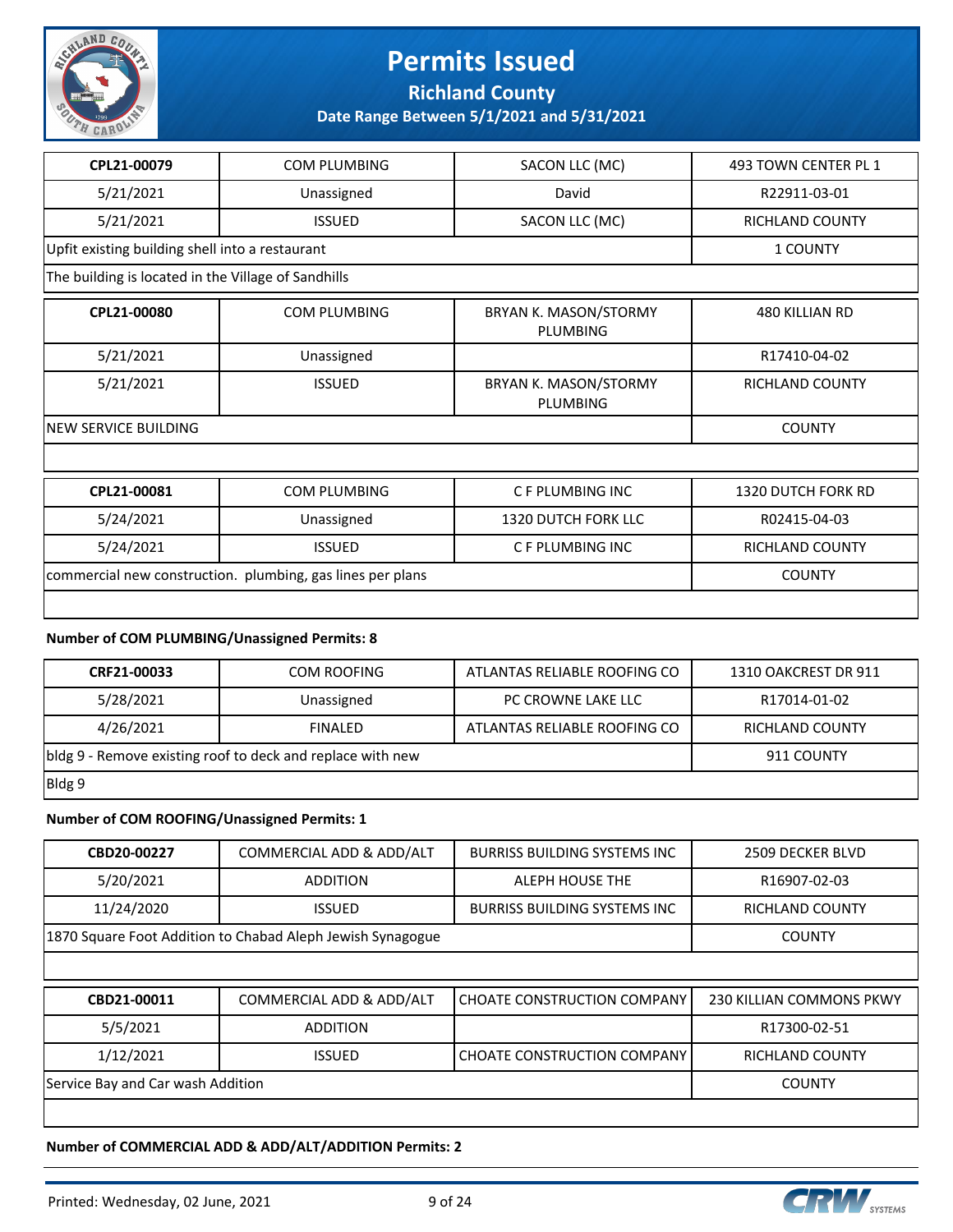

**Richland County**

| CBD20-00266                                                 | <b>COMMERCIAL ALTERATIONS</b>                           | BENNETT CONTRACTING LLC (GC)                                                                                                     | 817 SAINT ANDREWS RD 110 |
|-------------------------------------------------------------|---------------------------------------------------------|----------------------------------------------------------------------------------------------------------------------------------|--------------------------|
| 5/12/2021                                                   | Unassigned                                              | <b>GATOR ST ANDREWS LLC</b>                                                                                                      | R06008-01-07             |
| 12/23/2020                                                  | <b>ISSUED</b>                                           | BENNETT CONTRACTING LLC (GC)                                                                                                     | RICHLAND COUNTY          |
| Interior Upfit - 817 St Andrews Rd                          |                                                         |                                                                                                                                  | 110 COUNTY               |
|                                                             |                                                         |                                                                                                                                  |                          |
| CBD21-00066                                                 | <b>COMMERCIAL ALTERATIONS</b>                           | INTERIORS GROUP OF SC INC                                                                                                        | 7039 PARKLANE RD         |
| 5/19/2021                                                   | Unassigned                                              | FIRST CITIZENS BANK & TRUST                                                                                                      | R16908-01-02             |
| 3/18/2021                                                   | <b>ISSUED</b>                                           | INTERIORS GROUP OF SC INC                                                                                                        | RICHLAND COUNTY          |
| Addition of security booth entrance                         |                                                         |                                                                                                                                  | <b>COUNTY</b>            |
|                                                             |                                                         |                                                                                                                                  |                          |
| CBD21-00067                                                 | <b>COMMERCIAL ALTERATIONS</b>                           | LLE CONSTRUCTION GROUP LLC                                                                                                       | 1431 RUSHMORE RD         |
| 5/25/2021                                                   | Unassigned                                              | 1431 Rushmore LLC (Raegin White,<br>Raw Body Piercing - Tenant                                                                   | R06015-02-03             |
| 3/19/2021                                                   | <b>ISSUED</b>                                           | LLE CONSTRUCTION GROUP LLC                                                                                                       | <b>RICHLAND COUNTY</b>   |
| Raw Body Piercing Office Renovations                        |                                                         |                                                                                                                                  | <b>COUNTY</b>            |
|                                                             |                                                         | We have not determined the plumbing cost yet. We'll know more once we open up the existing walls. Plumber will apply for permit. |                          |
| CBD21-00068                                                 | <b>COMMERCIAL ALTERATIONS</b>                           | <b>BOBBITT DESIGN BUILD LLC</b>                                                                                                  | 7909 PARKLANE RD         |
| 5/19/2021                                                   | Unassigned                                              | SNH MEDICAL OFFICE PROPERTIES                                                                                                    | R17101-03-04             |
| 3/22/2021                                                   | <b>ISSUED</b>                                           | <b>BOBBITT DESIGN BUILD LLC</b>                                                                                                  | RICHLAND COUNTY          |
| Minor renovations to create shell space                     | <b>COUNTY</b>                                           |                                                                                                                                  |                          |
|                                                             |                                                         |                                                                                                                                  |                          |
| CBD21-00074                                                 | <b>COMMERCIAL ALTERATIONS</b>                           | ASA CONSTRUCTION AND<br>DEVELOPMENT LLC                                                                                          | 1601 BROAD RIVER RD      |
| 5/5/2021                                                    | Unassigned                                              | <b>BOOZER SHOPPING CENTER INC</b>                                                                                                | R07308-01-02A            |
| 3/30/2021                                                   | <b>ISSUED</b>                                           | NETWORK BUILDING CONTRACTORS                                                                                                     | RICHLAND COUNTY          |
| INSTALL LOAN STEEL BEAM                                     |                                                         |                                                                                                                                  | <b>COUNTY</b>            |
| NETWORK BUILDING CONTRACTORS SUB                            |                                                         |                                                                                                                                  |                          |
| CBD21-00080                                                 | <b>COMMERCIAL ALTERATIONS</b>                           | FOARD CONSTRUCTION COMPANY<br>LLC                                                                                                | 100 GREYSTONE BLVD       |
| 5/6/2021                                                    | Unassigned                                              | INTREPID PROPERTY INVESTMENTS                                                                                                    | R07310-05-01             |
| 4/2/2021                                                    | <b>ISSUED</b>                                           | FOARD CONSTRUCTION COMPANY<br>LLC                                                                                                | RICHLAND COUNTY          |
| Interior alteration of an existing space - no change of use | <b>COUNTY</b>                                           |                                                                                                                                  |                          |
|                                                             | Adding a conference room, break room, and a few offices |                                                                                                                                  |                          |

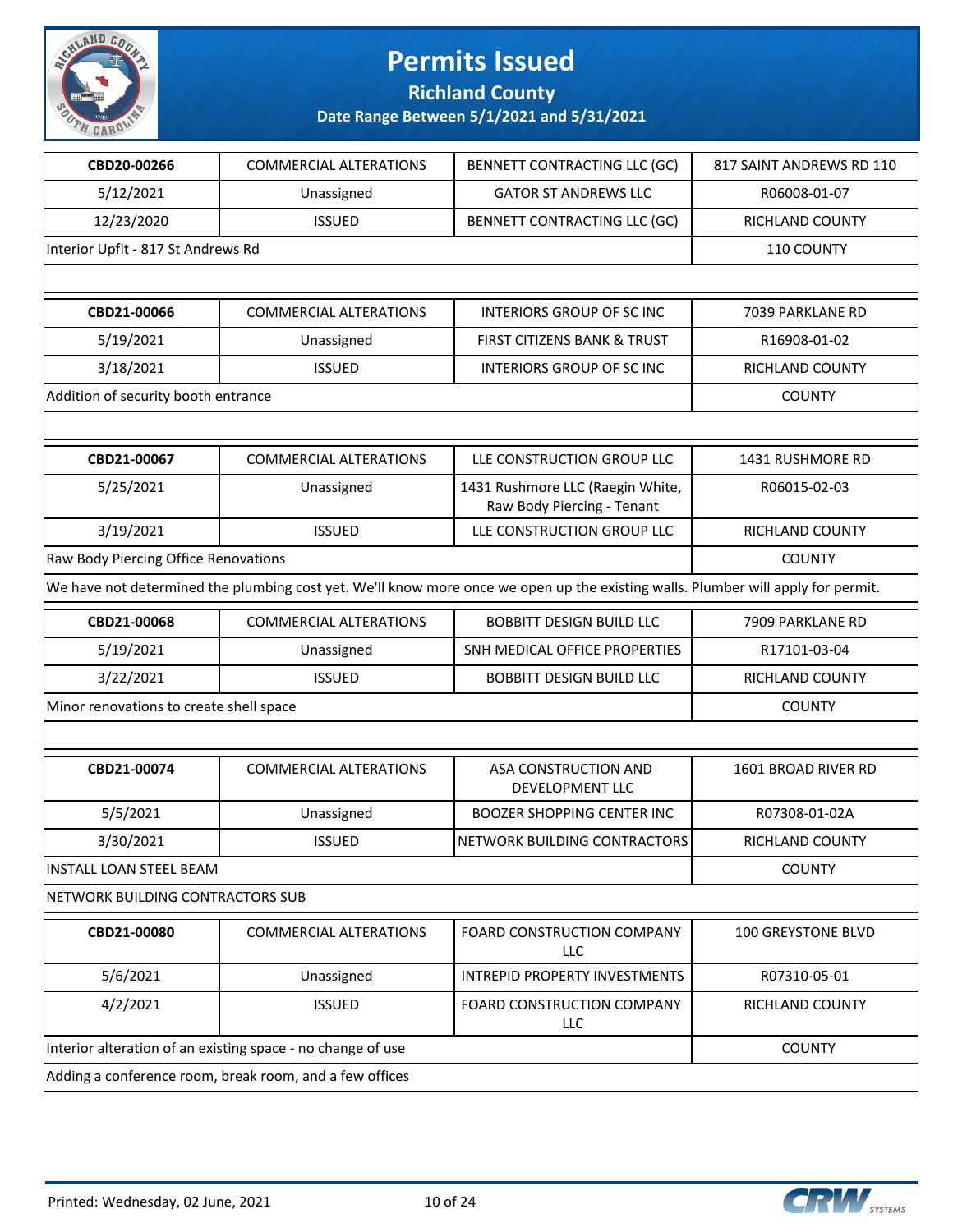

**Richland County**

| CBD21-00084                            | <b>COMMERCIAL ALTERATIONS</b> | TRT CONSTRUCTION LLC                                | 11121 MONTICELLO RD         |
|----------------------------------------|-------------------------------|-----------------------------------------------------|-----------------------------|
| 5/19/2021                              | Unassigned                    | ZION PILGRIM BAPT CH                                | R05607-02-01                |
| 4/7/2021                               | <b>ISSUED</b>                 | TRT CONSTRUCTION LLC                                | RICHLAND COUNTY             |
| renovate ladies bathroom - ONLY        |                               |                                                     | <b>COUNTY</b>               |
|                                        |                               |                                                     |                             |
| CBD21-00085                            | <b>COMMERCIAL ALTERATIONS</b> | <b>PATRICK CHAN</b>                                 | 1929 BROAD RIVER RD         |
| 5/14/2021                              | Unassigned                    | S WYMAN BOOZER/TRUST B2                             | R07405-01-06                |
| 4/9/2021                               | <b>ISSUED</b>                 | <b>PATRICK CHAN</b>                                 | RICHLAND COUNTY             |
| Upfit seafood market                   |                               |                                                     | <b>COUNTY</b>               |
| Seafood market alteration              |                               |                                                     |                             |
| CBD21-00087                            | <b>COMMERCIAL ALTERATIONS</b> | <b>PATRICK CHAN</b>                                 | 961 ROBERTS BRANCH PKWY 101 |
| 5/24/2021                              | Unassigned                    | KILLIANS CROSSING RETAIL                            | R17411-02-01                |
| 4/9/2021                               | <b>ISSUED</b>                 | <b>PATRICK CHAN</b>                                 | RICHLAND COUNTY             |
| <b>Uplift Auto Detailing Shop</b>      |                               |                                                     | 101 COUNTY                  |
| Auto Detailing Shop Alteration         |                               |                                                     |                             |
| CBD21-00098                            | <b>COMMERCIAL ALTERATIONS</b> | SACON LLC (GC)                                      | 493 TOWN CENTER PL 1        |
| 5/21/2021                              | Unassigned                    |                                                     | R22911-03-01                |
| 4/20/2021                              | <b>ISSUED</b>                 | SACON LLC (GC)                                      | RICHLAND COUNTY             |
| UPFIT INTO MENKOI RESTAURANT           |                               |                                                     | 1 COUNTY                    |
|                                        |                               |                                                     |                             |
| CBD21-00106                            | <b>COMMERCIAL ALTERATIONS</b> | <b>BUCHANAN CONSTRUCTION</b><br><b>SERVICES INC</b> | 3000 S BELTLINE BLVD        |
| 5/17/2021                              | Unassigned                    | FOUNDATION FOR HEATHWOOD<br><b>HALL</b>             | R11000-01-07                |
| 4/27/2021                              | <b>ISSUED</b>                 | BUCHANAN CONSTRUCTION<br>SERVICES INC               | RICHLAND COUNTY             |
| Robinson Building Interior Renovations |                               |                                                     | <b>COUNTY</b>               |
|                                        |                               |                                                     |                             |
| CBD21-00108                            | <b>COMMERCIAL ALTERATIONS</b> | <b>BUCHANAN CONSTRUCTION</b><br>SERVICES INC        | 3000 S BELTLINE BLVD        |
| 5/17/2021                              | Unassigned                    | FOUNDATION FOR HEATHWOOD<br><b>HALL</b>             | R11000-01-07                |
| 4/27/2021                              | <b>ISSUED</b>                 | <b>BUCHANAN CONSTRUCTION</b><br>SERVICES INC        | RICHLAND COUNTY             |
| Nord Building Interior Renovations     |                               |                                                     | <b>COUNTY</b>               |
|                                        |                               |                                                     |                             |

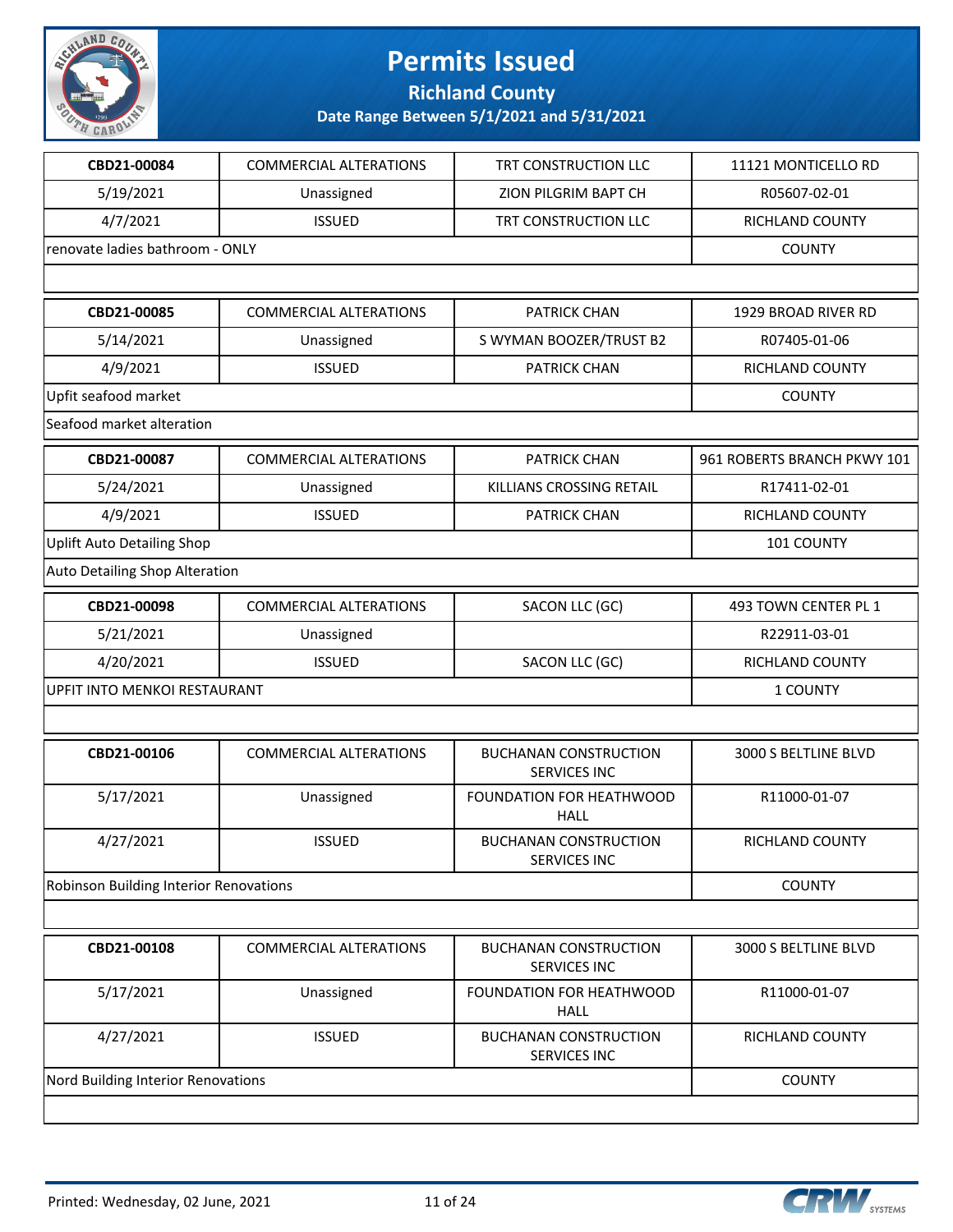

**Richland County**

**Date Range Between 5/1/2021 and 5/31/2021**

| CBD21-00126                             | <b>COMMERCIAL ALTERATIONS</b>                              | <b>WILLIAM N BLACKHURST</b> | 6735 TWO NOTCH RD      |
|-----------------------------------------|------------------------------------------------------------|-----------------------------|------------------------|
| 5/13/2021                               | Unassigned                                                 |                             | R16903-06-05           |
| 5/11/2021                               | <b>ISSUED</b>                                              | <b>WILLIAM N BLACKHURST</b> | <b>RICHLAND COUNTY</b> |
| CHANGE OF USE FROM MERCANTILE TO CHURCH |                                                            |                             | <b>COUNTY</b>          |
|                                         |                                                            |                             |                        |
|                                         |                                                            |                             |                        |
| CBD21-00127                             | <b>COMMERCIAL ALTERATIONS</b>                              | <b>MICHELLE BOLDEN</b>      | 2000 CLEMSON RD 18     |
| 5/14/2021                               | Unassigned                                                 |                             | R20200-02-07           |
| 5/13/2021                               | <b>ISSUED</b>                                              | <b>MICHELLE BOLDEN</b>      | RICHLAND COUNTY        |
|                                         | ADD RAILS TO RAMP EXTEND RAMP, ADD SLIP RESISTANT MATERIAL |                             | <b>18 COUNTY</b>       |

#### **Number of COMMERCIAL ALTERATIONS/Unassigned Permits: 14**

| OCCU21-00016                  | <b>COMMERCIAL BUILDING CHANGE</b><br>OF USE | <b>L'SHAWN PREATER</b> | 1585 BROAD RIVER RD    |
|-------------------------------|---------------------------------------------|------------------------|------------------------|
| 5/4/2021                      | Unassigned                                  |                        | R07308-01-02A          |
| 5/4/2021                      | <b>ISSUED</b>                               |                        | <b>RICHLAND COUNTY</b> |
| BUSINESS TO CAFE/FOOD SERVICE | <b>COUNTY</b>                               |                        |                        |
|                               |                                             |                        |                        |

#### **Number of COMMERCIAL BUILDING CHANGE OF USE/Unassigned Permits: 1**

| CBD21-00044                 | <b>COMMERCIAL NEW</b><br><b>CONSTRUCTION</b> | <b>BURRISS BUILDING SYSTEMS INC.</b> | 5900 SHAKESPEARE RD |
|-----------------------------|----------------------------------------------|--------------------------------------|---------------------|
| 5/19/2021                   | <b>NEW BUILDING</b>                          | <b>MESA ASSOCIATES</b>               | R14210-08-31        |
| 3/1/2021                    | <b>ISSUED</b>                                | <b>BURRISS BUILDING SYSTEMS INC</b>  | RICHLAND COUNTY     |
| 4950 Sq Ft. Shell Building  |                                              |                                      | <b>COUNTY</b>       |
|                             |                                              |                                      |                     |
| CBD21-00045                 | <b>COMMERCIAL NEW</b><br><b>CONSTRUCTION</b> | C TOWN THREE LLC                     | 480 KILLIAN RD      |
| 5/21/2021                   | <b>NEW BUILDING</b>                          |                                      | R17410-04-02        |
| 3/2/2021                    | <b>ISSUED</b>                                | C TOWN THREE LLC                     | RICHLAND COUNTY     |
| <b>NEW SERVICE BUILDING</b> | <b>COUNTY</b>                                |                                      |                     |
|                             |                                              |                                      |                     |

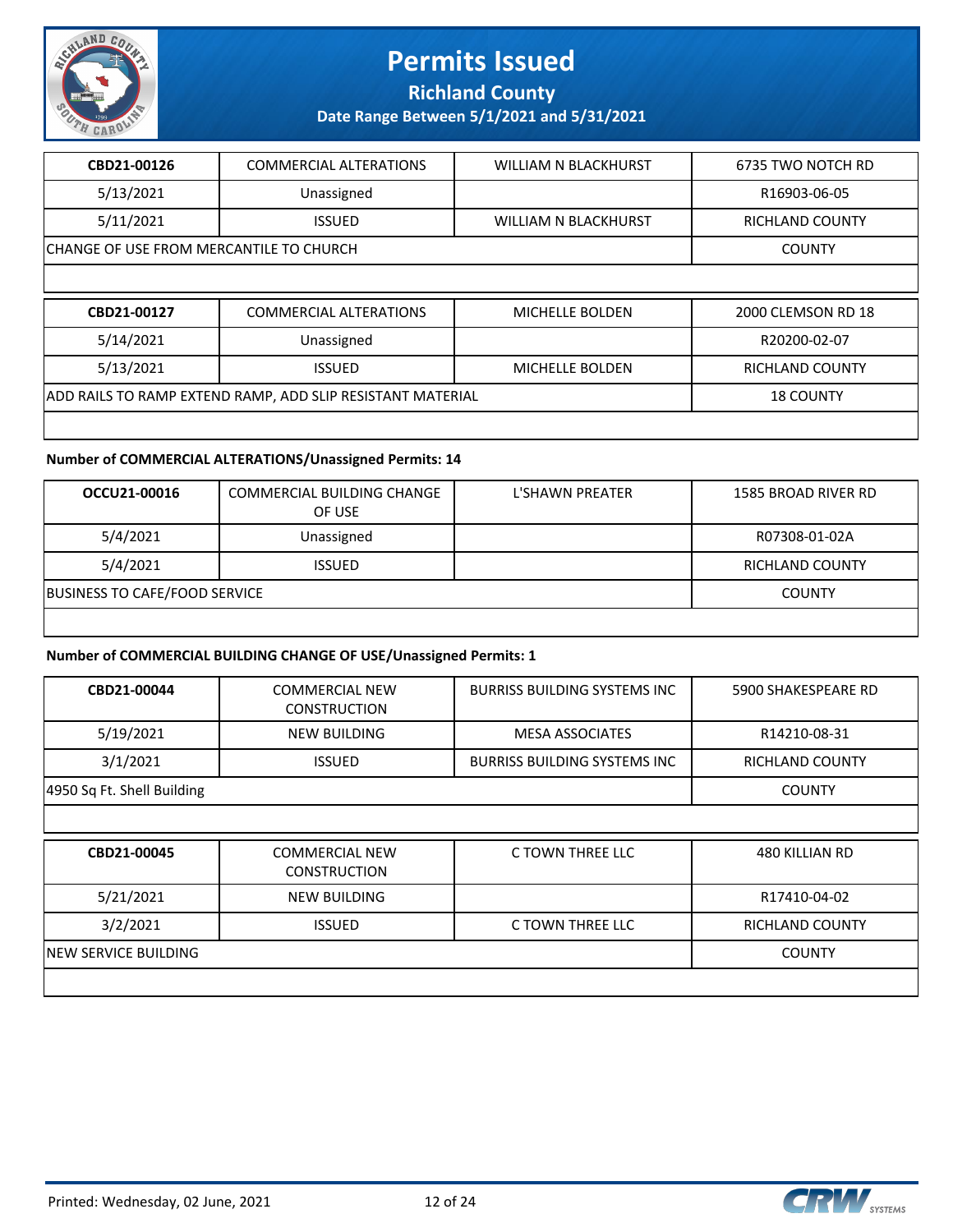

**Richland County**

**Date Range Between 5/1/2021 and 5/31/2021**

| CBD21-00086                                         | <b>COMMERCIAL NEW</b><br><b>CONSTRUCTION</b> | <b>BOYER COMMERCIAL</b><br><b>CONSTRUCTION INC</b> | 7800 GARNERS FERRY RD |
|-----------------------------------------------------|----------------------------------------------|----------------------------------------------------|-----------------------|
| 5/24/2021                                           | NEW BUILDING                                 | <b>PANTRY INC THE</b>                              | R19102-05-12          |
| 4/9/2021                                            | <b>ISSUED</b>                                | <b>BOYER COMMERCIAL</b><br><b>CONSTRUCTION INC</b> | RICHLAND COUNTY       |
| Construction of a quick service oil change facility |                                              |                                                    | <b>COUNTY</b>         |
|                                                     |                                              |                                                    |                       |

| CBD21-00104                                | <b>COMMERCIAL NEW</b><br><b>CONSTRUCTION</b> | CHAPIN COMMERCIAL<br><b>CONSTRUCTION LLC</b>        | 1320 DUTCH FORK RD |
|--------------------------------------------|----------------------------------------------|-----------------------------------------------------|--------------------|
| 5/14/2021                                  | NEW BUILDING                                 | 1320 DUTCH FORK LLC                                 | R02415-04-03       |
| 4/26/2021                                  | <b>ISSUED</b>                                | <b>CHAPIN COMMERCIAL</b><br><b>CONSTRUCTION LLC</b> | RICHLAND COUNTY    |
| CONSTRUCTION OF A 3575 SQ FT RETAIL CENTER |                                              |                                                     | <b>COUNTY</b>      |

#### **Number of COMMERCIAL NEW CONSTRUCTION/NEW BUILDING Permits: 4**

| CBD21-00006                          | COMMERCIAL NEW<br><b>CONSTRUCTION</b> | CLAYCO INC | 3160 SHOP RD           |
|--------------------------------------|---------------------------------------|------------|------------------------|
| 5/18/2021                            | NEW SHELL ONLY                        |            | R16100-02-20           |
| 1/7/2021                             | <b>ISSUED</b>                         | CLAYCO INC | <b>RICHLAND COUNTY</b> |
| MAB White Claw Building Shell Permit |                                       |            |                        |
|                                      |                                       |            |                        |

#### **Number of COMMERCIAL NEW CONSTRUCTION/NEW SHELL ONLY Permits: 1**

| CBD21-00113                      | <b>COMMERCIAL REPAIR</b> | <b>QUALITY HOME IMPROVEMENT #1</b><br>LLC | 716 ZIMALCREST DR 3501 |
|----------------------------------|--------------------------|-------------------------------------------|------------------------|
| 5/26/2021                        | Unassigned               | GROVE AT ST ANDREWS DE LLC THE            | R06015-06-03           |
| 4/28/2021                        | <b>ISSUED</b>            | QUALITY HOME IMPROVEMENT #1<br>LLC        | <b>RICHLAND COUNTY</b> |
| <b>IMINOR RENOVATION OF UNIT</b> |                          |                                           | 3501 COUNTY            |

NEED A PERMIT FOR EACH UNIT.

| CBD21-00137                              | <b>COMMERCIAL REPAIR</b> | AMERICAN PAINTING &<br><b>RENOVATIONS INC</b> | 1300 LONGCREEK DR |
|------------------------------------------|--------------------------|-----------------------------------------------|-------------------|
| 5/19/2021                                | Unassigned               | <b>FAH THE HOLLOWS LLC</b>                    | R07406-02-01      |
| 5/17/2021                                | <b>ISSUED</b>            | AMERICAN PAINTING &<br><b>RENOVATIONS INC</b> | RICHLAND COUNTY   |
| Bldg 2 Window and Patio door replacement |                          |                                               | <b>COUNTY</b>     |
|                                          |                          |                                               |                   |

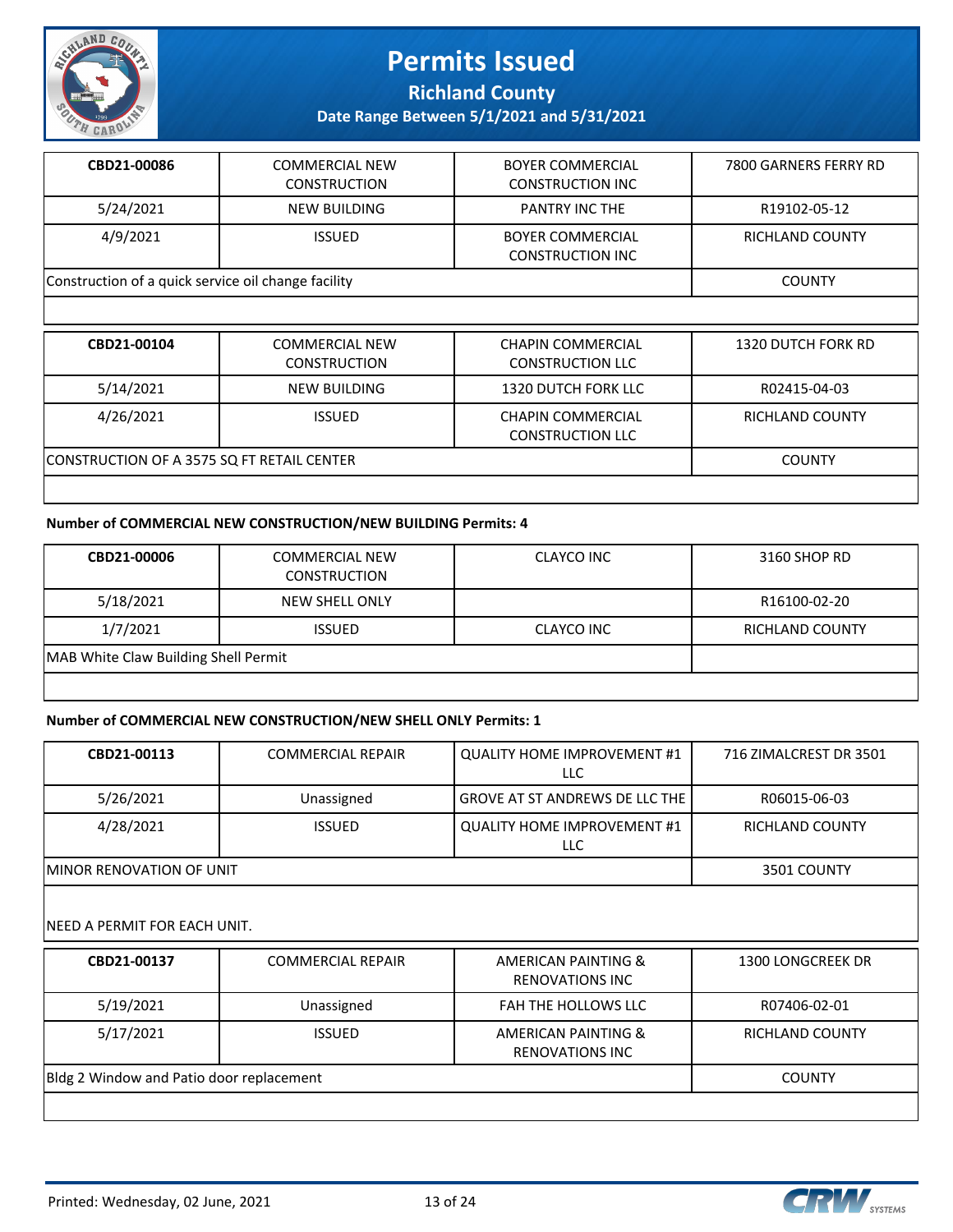

**Richland County**

| CBD21-00138                              | <b>COMMERCIAL REPAIR</b> | <b>AMERICAN PAINTING &amp;</b><br><b>RENOVATIONS INC</b> | <b>1300 LONGCREEK DR</b> |
|------------------------------------------|--------------------------|----------------------------------------------------------|--------------------------|
| 5/19/2021                                | Unassigned               | FAH THE HOLLOWS LLC                                      | R07406-02-01             |
| 5/17/2021                                | <b>ISSUED</b>            | <b>AMERICAN PAINTING &amp;</b><br><b>RENOVATIONS INC</b> | RICHLAND COUNTY          |
| Bldg 3 Window and Patio Door Replacement |                          |                                                          | <b>COUNTY</b>            |
|                                          |                          |                                                          |                          |
| CBD21-00139                              | <b>COMMERCIAL REPAIR</b> | <b>AMERICAN PAINTING &amp;</b><br><b>RENOVATIONS INC</b> | 1300 LONGCREEK DR        |
| 5/19/2021                                | Unassigned               | FAH THE HOLLOWS LLC                                      | R07406-02-01             |
| 5/17/2021                                | <b>ISSUED</b>            | <b>AMERICAN PAINTING &amp;</b><br><b>RENOVATIONS INC</b> | RICHLAND COUNTY          |
| Bldg 4 Window and Patio Door Replacement |                          |                                                          | <b>COUNTY</b>            |
|                                          |                          |                                                          |                          |
| CBD21-00141                              | <b>COMMERCIAL REPAIR</b> | <b>AMERICAN PAINTING &amp;</b><br><b>RENOVATIONS INC</b> | 1300 LONGCREEK DR        |
| 5/19/2021                                | Unassigned               | FAH THE HOLLOWS LLC                                      | R07406-02-01             |
| 5/17/2021                                | <b>ISSUED</b>            | <b>AMERICAN PAINTING &amp;</b><br><b>RENOVATIONS INC</b> | RICHLAND COUNTY          |
| Bldg 5 Window and Patio Door Replacement |                          |                                                          | <b>COUNTY</b>            |
|                                          |                          |                                                          |                          |
| CBD21-00142                              | <b>COMMERCIAL REPAIR</b> | <b>AMERICAN PAINTING &amp;</b><br><b>RENOVATIONS INC</b> | 1300 LONGCREEK DR        |
| 5/19/2021                                | Unassigned               | FAH THE HOLLOWS LLC                                      | R07406-02-01             |
| 5/17/2021                                | <b>ISSUED</b>            | <b>AMERICAN PAINTING &amp;</b><br><b>RENOVATIONS INC</b> | RICHLAND COUNTY          |
| Bldg 6 Window and Patio Door Replacement |                          |                                                          | <b>COUNTY</b>            |
|                                          |                          |                                                          |                          |
| CBD21-00143                              | <b>COMMERCIAL REPAIR</b> | <b>AMERICAN PAINTING &amp;</b><br><b>RENOVATIONS INC</b> | 1300 LONGCREEK DR        |
| 5/19/2021                                | Unassigned               | FAH THE HOLLOWS LLC                                      | R07406-02-01             |
| 5/17/2021                                | <b>ISSUED</b>            | <b>AMERICAN PAINTING &amp;</b><br><b>RENOVATIONS INC</b> | RICHLAND COUNTY          |
| Bldg 7 Window and Patio Door Replacement |                          |                                                          | <b>COUNTY</b>            |
|                                          |                          |                                                          |                          |

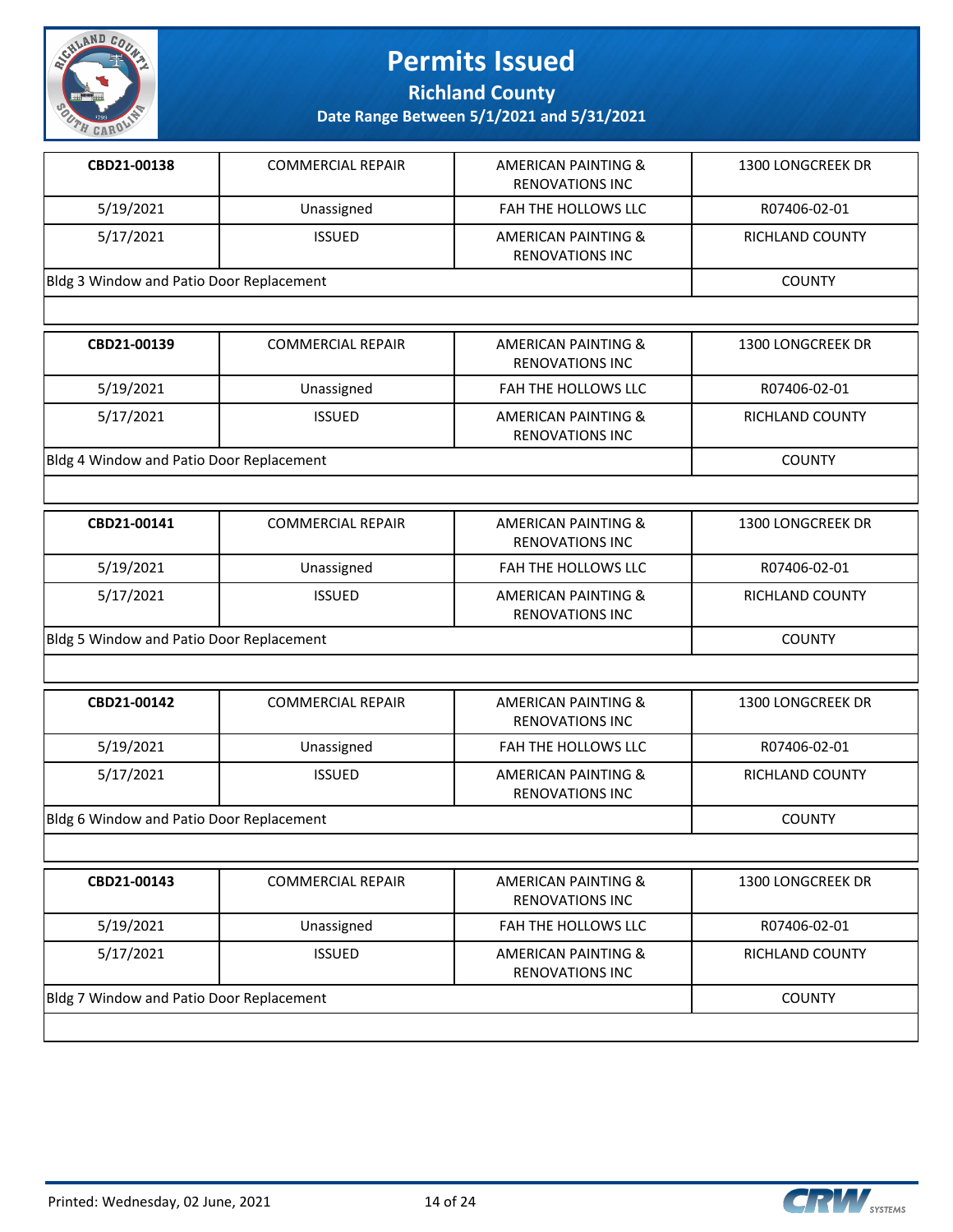

**Richland County**

| CBD21-00144                               | <b>COMMERCIAL REPAIR</b> | <b>AMERICAN PAINTING &amp;</b><br><b>RENOVATIONS INC</b> | <b>1300 LONGCREEK DR</b> |
|-------------------------------------------|--------------------------|----------------------------------------------------------|--------------------------|
| 5/19/2021                                 | Unassigned               | FAH THE HOLLOWS LLC                                      | R07406-02-01             |
| 5/17/2021                                 | <b>ISSUED</b>            | <b>AMERICAN PAINTING &amp;</b><br><b>RENOVATIONS INC</b> | <b>RICHLAND COUNTY</b>   |
| Bldg 8 Window and Patio Door Replacement  |                          |                                                          | <b>COUNTY</b>            |
|                                           |                          |                                                          |                          |
| CBD21-00145                               | <b>COMMERCIAL REPAIR</b> | <b>AMERICAN PAINTING &amp;</b><br><b>RENOVATIONS INC</b> | 1300 LONGCREEK DR        |
| 5/19/2021                                 | Unassigned               | FAH THE HOLLOWS LLC                                      | R07406-02-01             |
| 5/17/2021                                 | <b>ISSUED</b>            | <b>AMERICAN PAINTING &amp;</b><br><b>RENOVATIONS INC</b> | RICHLAND COUNTY          |
| Bldg 9 Window and Patio Door Replacement  |                          |                                                          | <b>COUNTY</b>            |
|                                           |                          |                                                          |                          |
| CBD21-00146                               | <b>COMMERCIAL REPAIR</b> | <b>AMERICAN PAINTING &amp;</b><br><b>RENOVATIONS INC</b> | 1300 LONGCREEK DR        |
| 5/19/2021                                 | Unassigned               | FAH THE HOLLOWS LLC                                      | R07406-02-01             |
| 5/17/2021                                 | <b>ISSUED</b>            | <b>AMERICAN PAINTING &amp;</b><br><b>RENOVATIONS INC</b> | RICHLAND COUNTY          |
| Bldg 10 Window and Patio Door Replacement | <b>COUNTY</b>            |                                                          |                          |
|                                           |                          |                                                          |                          |
| CBD21-00147                               | <b>COMMERCIAL REPAIR</b> | <b>AMERICAN PAINTING &amp;</b><br><b>RENOVATIONS INC</b> | 1300 LONGCREEK DR        |
| 5/19/2021                                 | Unassigned               | FAH THE HOLLOWS LLC                                      | R07406-02-01             |
| 5/17/2021                                 | <b>ISSUED</b>            | <b>AMERICAN PAINTING &amp;</b><br><b>RENOVATIONS INC</b> | RICHLAND COUNTY          |
| Bldg 11 Window and Patio Door Replacement |                          |                                                          | <b>COUNTY</b>            |
|                                           |                          |                                                          |                          |
| CBD21-00148                               | <b>COMMERCIAL REPAIR</b> | <b>AMERICAN PAINTING &amp;</b><br><b>RENOVATIONS INC</b> | 1300 LONGCREEK DR        |
| 5/19/2021                                 | Unassigned               | FAH THE HOLLOWS LLC                                      | R07406-02-01             |
| 5/17/2021                                 | <b>ISSUED</b>            | <b>AMERICAN PAINTING &amp;</b><br><b>RENOVATIONS INC</b> | RICHLAND COUNTY          |
| Bldg 12 Window and Patio Door Replacement |                          |                                                          | <b>COUNTY</b>            |
|                                           |                          |                                                          |                          |

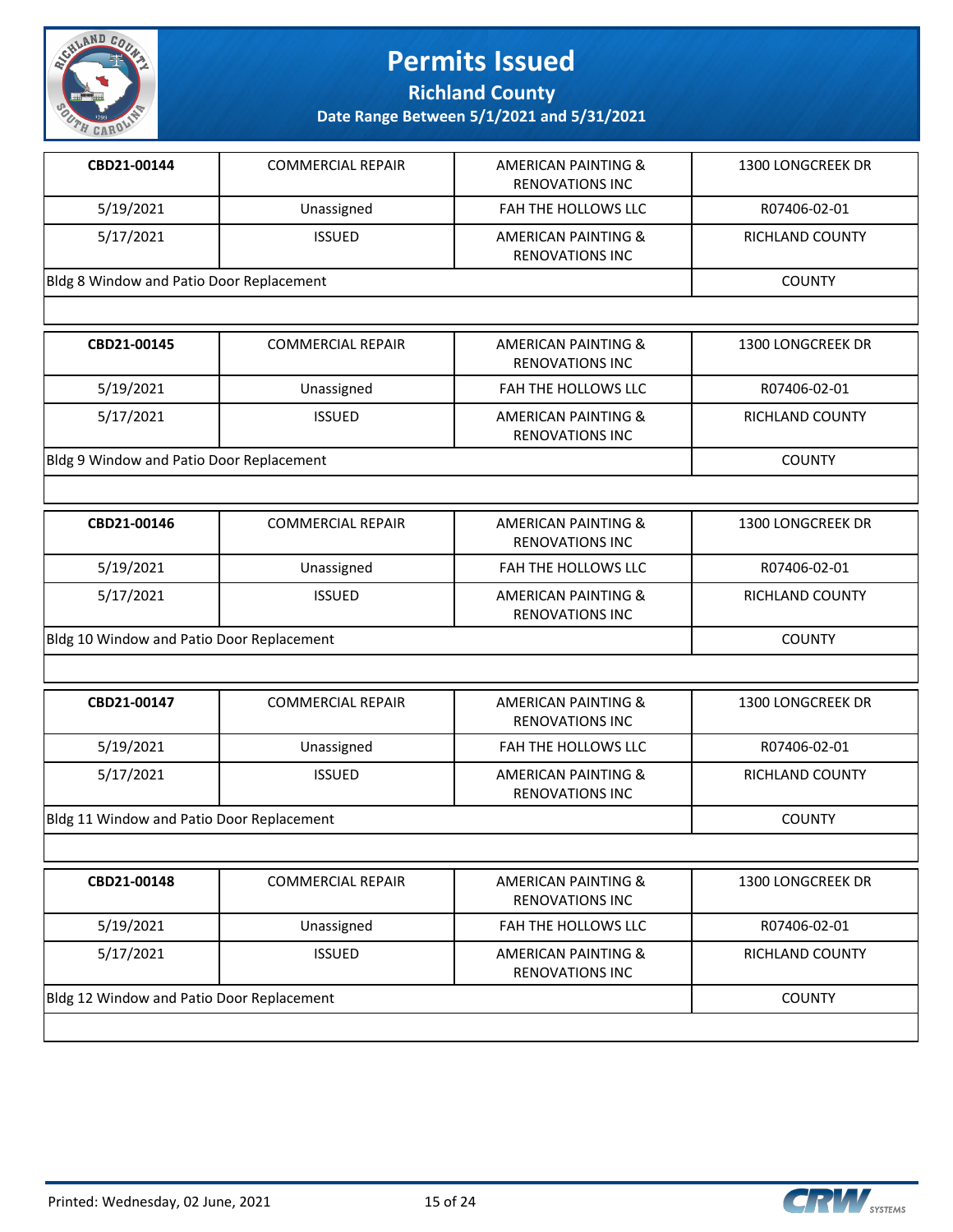

**Richland County**

| CBD21-00149                               | <b>COMMERCIAL REPAIR</b> | <b>AMERICAN PAINTING &amp;</b><br><b>RENOVATIONS INC</b> | 1300 LONGCREEK DR        |
|-------------------------------------------|--------------------------|----------------------------------------------------------|--------------------------|
| 5/19/2021                                 | Unassigned               | FAH THE HOLLOWS LLC                                      | R07406-02-01             |
| 5/17/2021                                 | <b>ISSUED</b>            | <b>AMERICAN PAINTING &amp;</b><br><b>RENOVATIONS INC</b> | <b>RICHLAND COUNTY</b>   |
| Bldg 13 Window and Patio door replacement |                          |                                                          | <b>COUNTY</b>            |
|                                           |                          |                                                          |                          |
| CBD21-00150                               | <b>COMMERCIAL REPAIR</b> | <b>AMERICAN PAINTING &amp;</b><br><b>RENOVATIONS INC</b> | <b>1300 LONGCREEK DR</b> |
| 5/19/2021                                 | Unassigned               | FAH THE HOLLOWS LLC                                      | R07406-02-01             |
| 5/17/2021                                 | <b>ISSUED</b>            | <b>AMERICAN PAINTING &amp;</b><br><b>RENOVATIONS INC</b> | RICHLAND COUNTY          |
| Bldg 14 Window and Patio door replacement |                          |                                                          | <b>COUNTY</b>            |
|                                           |                          |                                                          |                          |
| CBD21-00151                               | <b>COMMERCIAL REPAIR</b> | <b>AMERICAN PAINTING &amp;</b><br><b>RENOVATIONS INC</b> | 1300 LONGCREEK DR        |
| 5/19/2021                                 | Unassigned               | FAH THE HOLLOWS LLC                                      | R07406-02-01             |
| 5/17/2021                                 | <b>ISSUED</b>            | <b>AMERICAN PAINTING &amp;</b><br><b>RENOVATIONS INC</b> | RICHLAND COUNTY          |
| Bldg 15 Window and Patio door replacement |                          |                                                          | <b>COUNTY</b>            |
|                                           |                          |                                                          |                          |
| CBD21-00152                               | <b>COMMERCIAL REPAIR</b> | <b>AMERICAN PAINTING &amp;</b><br><b>RENOVATIONS INC</b> | 1300 LONGCREEK DR        |
| 5/19/2021                                 | Unassigned               | FAH THE HOLLOWS LLC                                      | R07406-02-01             |
| 5/17/2021                                 | <b>ISSUED</b>            | <b>AMERICAN PAINTING &amp;</b><br><b>RENOVATIONS INC</b> | RICHLAND COUNTY          |
| Bldg 16 Window and Patio door replacement |                          |                                                          | <b>COUNTY</b>            |
|                                           |                          |                                                          |                          |
| CBD21-00153                               | <b>COMMERCIAL REPAIR</b> | <b>AMERICAN PAINTING &amp;</b><br><b>RENOVATIONS INC</b> | 1300 LONGCREEK DR        |
| 5/19/2021                                 | Unassigned               | FAH THE HOLLOWS LLC                                      | R07406-02-01             |
| 5/17/2021                                 | <b>ISSUED</b>            | <b>AMERICAN PAINTING &amp;</b><br><b>RENOVATIONS INC</b> | RICHLAND COUNTY          |
| Bldg 17 Window and Patio door replacement | <b>COUNTY</b>            |                                                          |                          |

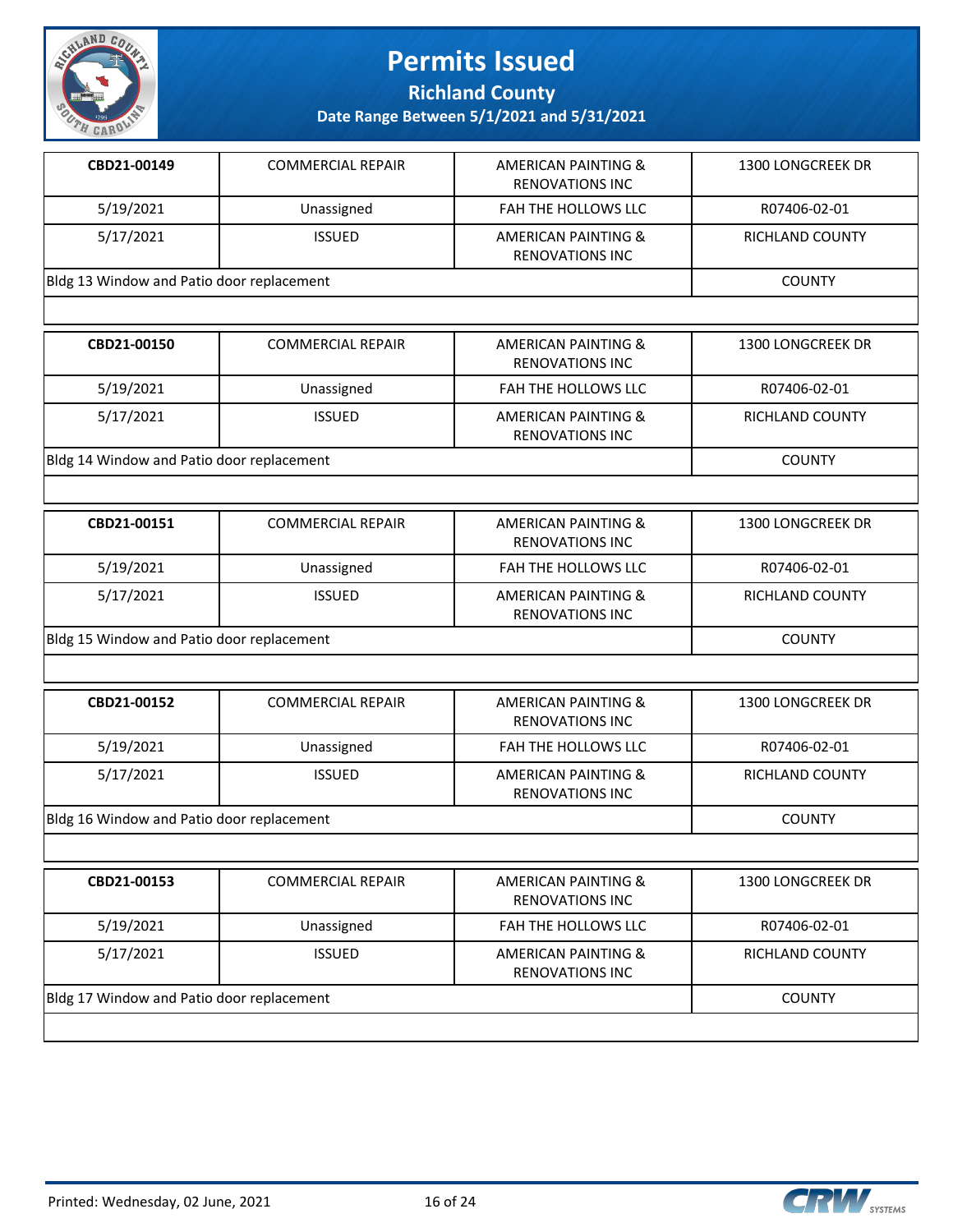

**Richland County**

| CBD21-00154                               | <b>COMMERCIAL REPAIR</b> | <b>AMERICAN PAINTING &amp;</b><br><b>RENOVATIONS INC</b> | 1300 LONGCREEK DR |
|-------------------------------------------|--------------------------|----------------------------------------------------------|-------------------|
| 5/19/2021                                 | Unassigned               | FAH THE HOLLOWS LLC                                      | R07406-02-01      |
| 5/17/2021                                 | <b>ISSUED</b>            | <b>AMERICAN PAINTING &amp;</b><br><b>RENOVATIONS INC</b> | RICHLAND COUNTY   |
| Bldg 18 Window and Patio door replacement |                          |                                                          | <b>COUNTY</b>     |
|                                           |                          |                                                          |                   |
| CBD21-00155                               | <b>COMMERCIAL REPAIR</b> | <b>AMERICAN PAINTING &amp;</b><br><b>RENOVATIONS INC</b> | 1300 LONGCREEK DR |
| 5/19/2021                                 | Unassigned               | FAH THE HOLLOWS LLC                                      | R07406-02-01      |
| 5/17/2021                                 | <b>ISSUED</b>            | <b>AMERICAN PAINTING &amp;</b><br><b>RENOVATIONS INC</b> | RICHLAND COUNTY   |
| Bldg 19 Window and Patio door replacement |                          |                                                          | <b>COUNTY</b>     |
|                                           |                          |                                                          |                   |
| CBD21-00156                               | <b>COMMERCIAL REPAIR</b> | <b>AMERICAN PAINTING &amp;</b><br><b>RENOVATIONS INC</b> | 1300 LONGCREEK DR |
| 5/19/2021                                 | Unassigned               | FAH THE HOLLOWS LLC                                      | R07406-02-01      |
| 5/17/2021                                 | <b>ISSUED</b>            | <b>AMERICAN PAINTING &amp;</b><br><b>RENOVATIONS INC</b> | RICHLAND COUNTY   |
| Bldg 20 Window and Patio door replacement | <b>COUNTY</b>            |                                                          |                   |
|                                           |                          |                                                          |                   |
| CBD21-00157                               | <b>COMMERCIAL REPAIR</b> | <b>AMERICAN PAINTING &amp;</b><br><b>RENOVATIONS INC</b> | 1300 LONGCREEK DR |
| 5/19/2021                                 | Unassigned               | FAH THE HOLLOWS LLC                                      | R07406-02-01      |
| 5/17/2021                                 | <b>ISSUED</b>            | <b>AMERICAN PAINTING &amp;</b><br><b>RENOVATIONS INC</b> | RICHLAND COUNTY   |
| Bldg 21 Window and Patio door replacement |                          |                                                          | <b>COUNTY</b>     |
|                                           |                          |                                                          |                   |
| CBD21-00158                               | <b>COMMERCIAL REPAIR</b> | <b>AMERICAN PAINTING &amp;</b><br><b>RENOVATIONS INC</b> | 1300 LONGCREEK DR |
| 5/19/2021                                 | Unassigned               | FAH THE HOLLOWS LLC                                      | R07406-02-01      |
| 5/17/2021                                 | <b>ISSUED</b>            | <b>AMERICAN PAINTING &amp;</b><br><b>RENOVATIONS INC</b> | RICHLAND COUNTY   |
| Bldg 22 Window and Patio door replacement | <b>COUNTY</b>            |                                                          |                   |
|                                           |                          |                                                          |                   |

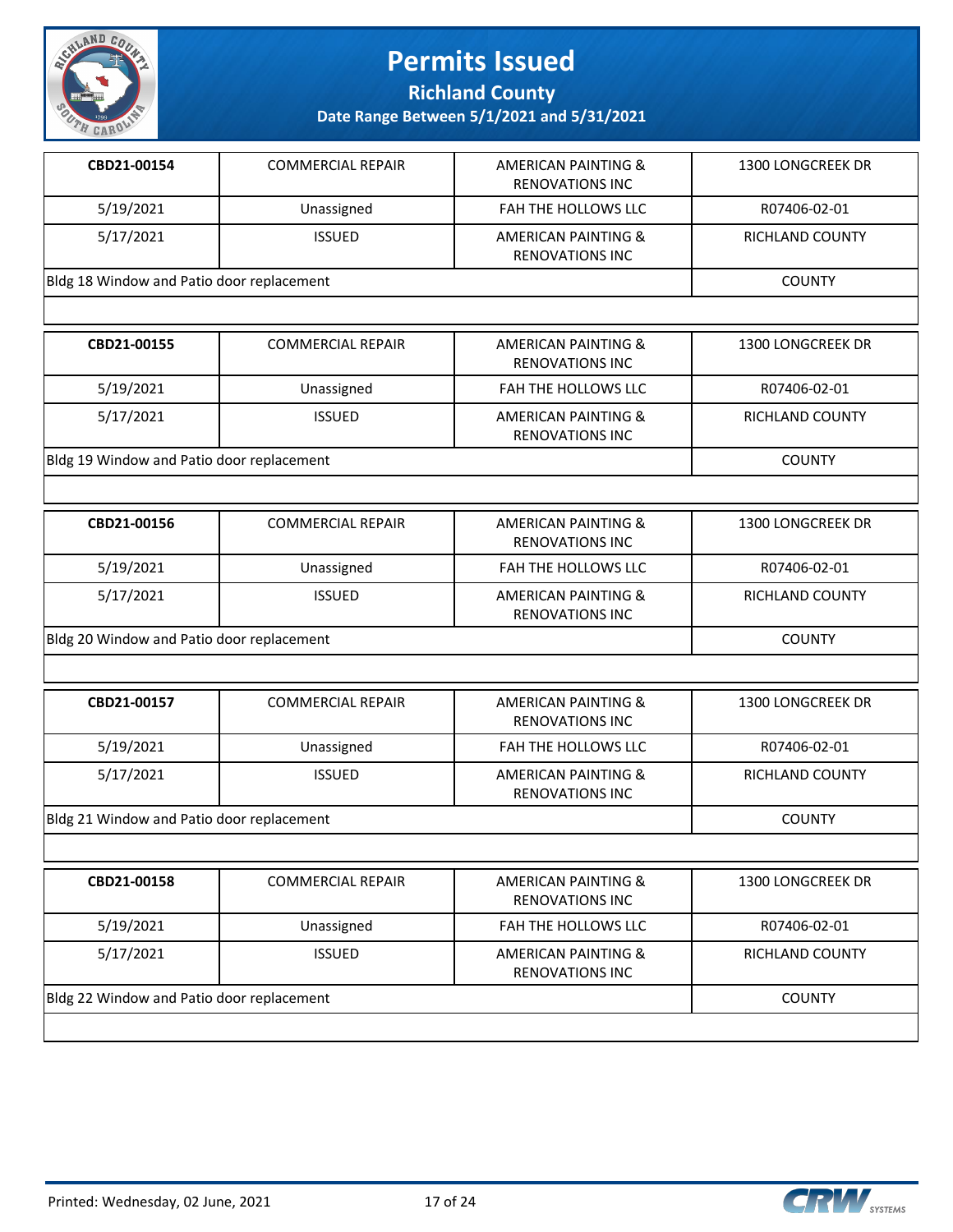

**Richland County**

**Date Range Between 5/1/2021 and 5/31/2021**

| CBD21-00159                                          | <b>COMMERCIAL REPAIR</b> | AMERICAN PAINTING &<br><b>RENOVATIONS INC</b> | <b>1300 LONGCREEK DR</b> |
|------------------------------------------------------|--------------------------|-----------------------------------------------|--------------------------|
| 5/19/2021                                            | Unassigned               | FAH THE HOLLOWS LLC                           | R07406-02-01             |
| 5/17/2021                                            | <b>ISSUED</b>            | AMERICAN PAINTING &<br><b>RENOVATIONS INC</b> | RICHLAND COUNTY          |
| Bldg 23 Club House Window and Patio door replacement |                          |                                               | <b>COUNTY</b>            |

| CBD21-00163                                                  | <b>COMMERCIAL REPAIR</b> | KEN L LYONS CONSTRUCTION INC | 7301 TWO NOTCH RD |
|--------------------------------------------------------------|--------------------------|------------------------------|-------------------|
| 5/28/2021                                                    | Unassigned               |                              | R16908-02-01      |
| 5/24/2021                                                    | <b>ISSUED</b>            | KEN L LYONS CONSTRUCTION INC | RICHLAND COUNTY   |
| Remove metal panels, waterproof block, reinstall/paint panel |                          |                              | <b>COUNTY</b>     |
| Irework stucco                                               |                          |                              |                   |

#### **Number of COMMERCIAL REPAIR/Unassigned Permits: 24**

| FPS21-00068                             | FIRE PROTECTION SYSTEM ALARM                                                       | NATIONAL FIRE & SAFETY LLP                         | 1400 BROWNING RD           |
|-----------------------------------------|------------------------------------------------------------------------------------|----------------------------------------------------|----------------------------|
| 5/4/2021                                | Unassigned                                                                         | <b>EAST WEST CROWN POINTE LLC</b>                  | R06010-02-02               |
| 4/26/2021                               | <b>FINALED</b>                                                                     | NATIONAL FIRE & SAFETY LLP                         | RICHLAND COUNTY            |
| TENANT IMPROVEMENT OF FIRE ALARM SYSTEM |                                                                                    |                                                    | <b>COUNTY</b>              |
|                                         | ADDITION OF (1) NAC POWER SUPPLY PANEL AND (14) CEILING MOUNT NOTIFICATION DEVICES |                                                    |                            |
| FPS21-00072                             | FIRE PROTECTION SYSTEM ALARM                                                       | TRITEK FIRE SECURITY LLC                           | 525 ALCOTT DR              |
| 5/11/2021                               | Unassigned                                                                         | HD AFFORDABLE HOUSING LP                           | R11703-01-21               |
| 4/29/2021                               | <b>ISSUED</b>                                                                      | TRITEK FIRE SECURITY LLC                           | RICHLAND COUNTY            |
|                                         | Replacement of Fire alarm control panel, 1 smoke, 1 pull                           |                                                    | <b>COUNTY</b>              |
|                                         |                                                                                    |                                                    |                            |
| FPS21-00076                             | FIRE PROTECTION SYSTEM ALARM                                                       | SONITROL SECURITY SYS OF THE<br><b>MIDLANDS IN</b> | 230 KILLIAN COMMONS PKWY   |
| 5/11/2021                               | Unassigned                                                                         | <b>JTMG KILLIAN LLC</b>                            | R17300-02-51               |
| 5/5/2021                                | <b>ISSUED</b>                                                                      | SONITROL SECURITY SYS OF THE<br><b>MIDLANDS IN</b> | <b>RICHLAND COUNTY</b>     |
| Fire Alarm Upfit                        | <b>COUNTY</b>                                                                      |                                                    |                            |
| Fire Alarm Submittal                    |                                                                                    |                                                    |                            |
| FPS21-00078                             | FIRE PROTECTION SYSTEM ALARM                                                       | SONITROL SECURITY SYS OF THE<br><b>MIDLANDS IN</b> | <b>340 COUNTRY CLUB DR</b> |
| 5/11/2021                               | Unassigned                                                                         | <b>FOREST LAKE COMPANY</b>                         | R16704-03-01               |
| 5/10/2021                               | <b>ISSUED</b>                                                                      | SONITROL SECURITY SYS OF THE<br><b>MIDLANDS IN</b> | RICHLAND COUNTY            |
| Fire Alarm Permit                       |                                                                                    |                                                    | <b>COUNTY</b>              |
| Fire Alarm Submittal                    |                                                                                    |                                                    |                            |

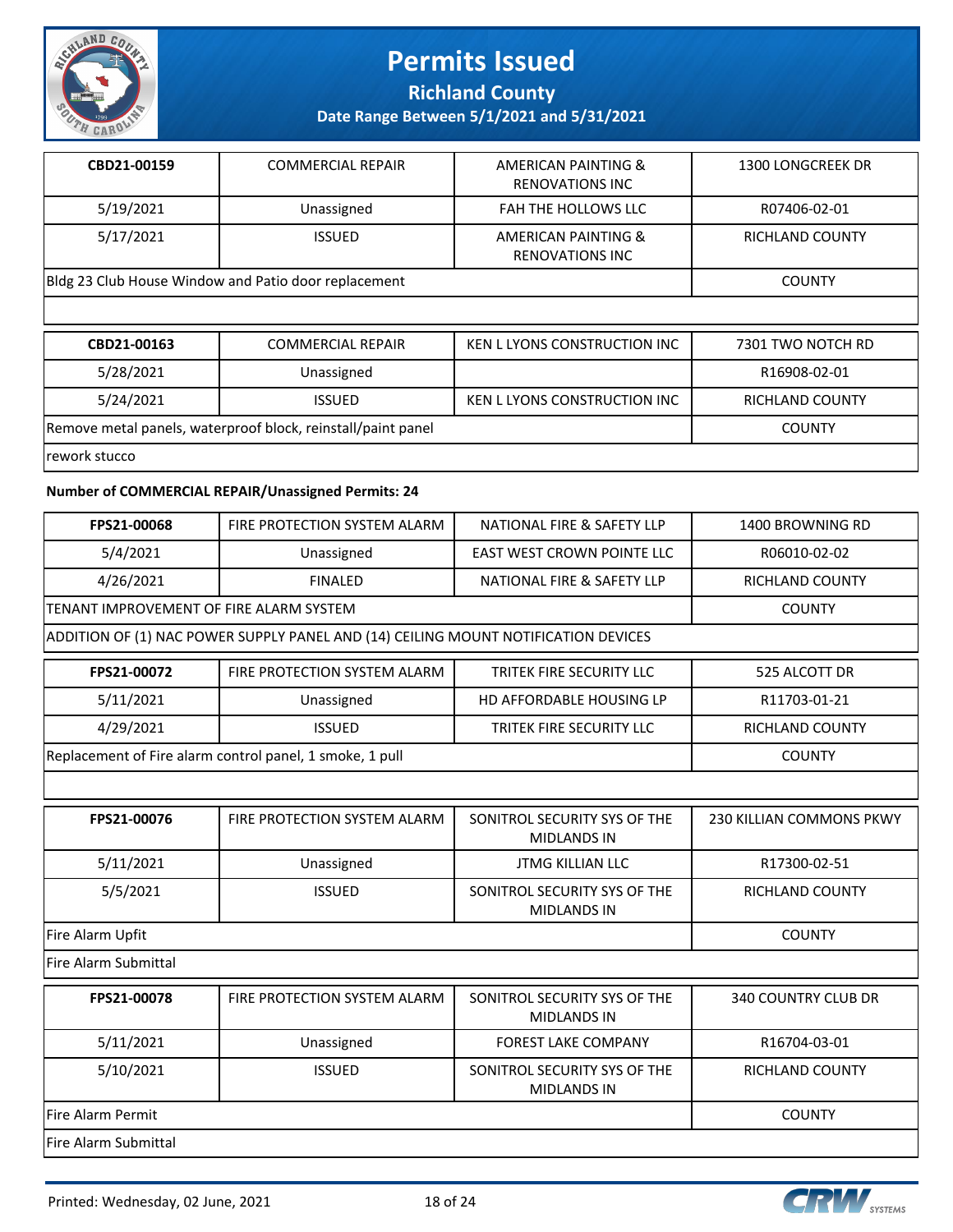

**Richland County**

**Date Range Between 5/1/2021 and 5/31/2021**

| FPS21-00080                                     | FIRE PROTECTION SYSTEM ALARM | SONITROL SECURITY SYS OF THE<br><b>MIDLANDS IN</b> | 1 SUNBELT CT           |
|-------------------------------------------------|------------------------------|----------------------------------------------------|------------------------|
| 5/19/2021                                       | Unassigned                   | NV LLC                                             | R09409-01-24           |
| 5/17/2021                                       | <b>ISSUED</b>                | SONITROL SECURITY SYS OF THE<br><b>MIDLANDS IN</b> | <b>RICHLAND COUNTY</b> |
| Add Cellular Communicator to Monitor Fire Panel |                              |                                                    | <b>COUNTY</b>          |

Add Cellular Communicator

| FPS21-00081                                     | FIRE PROTECTION SYSTEM ALARM | SONITROL SECURITY SYS OF THE<br>MIDLANDS IN | 4 SUNBELT CT    |
|-------------------------------------------------|------------------------------|---------------------------------------------|-----------------|
| 5/19/2021                                       | Unassigned                   | NV LLC                                      | R09312-01-04    |
| 5/17/2021                                       | <b>ISSUED</b>                | SONITROL SECURITY SYS OF THE<br>MIDLANDS IN | RICHLAND COUNTY |
| Add Cellular Communicator to Monitor Fire Panel |                              |                                             | <b>COUNTY</b>   |

Add Cellular Communicator

| <b>FPS21-00082</b>         | FIRE PROTECTION SYSTEM ALARM | MSS FIRE & SECURITY LLC                 | 124 KILLIAN COMMONS PKWY |
|----------------------------|------------------------------|-----------------------------------------|--------------------------|
| 5/19/2021                  | Unassigned                   | COUGAR COLUMBIA REAL<br><b>PROPERTY</b> | R17400-09-17             |
| 5/17/2021                  | <b>ISSUED</b>                | MSS FIRE & SECURITY LLC                 | <b>RICHLAND COUNTY</b>   |
| Midlands Honda - Expansion |                              |                                         | <b>COUNTY</b>            |
|                            |                              |                                         |                          |

#### **Number of FIRE PROTECTION SYSTEM ALARM/Unassigned Permits: 7**

| FPS21-00070                                        | FIRE PROTECTION SYSTEM AUTO<br><b>SUPPRESSION</b> | PYE BARKER FIRE & SAFETY INC | 2700 BROAD RIVER RD D |
|----------------------------------------------------|---------------------------------------------------|------------------------------|-----------------------|
| 5/3/2021                                           | Unassigned                                        |                              | R06015-02-01          |
| 4/28/2021                                          | FINAL FD                                          | PYE BARKER FIRE & SAFETY INC | RICHLAND COUNTY       |
| installation of suppression system in kitchen hood |                                                   |                              | D COUNTY              |

| FPS21-00073                     | FIRE PROTECTION SYSTEM AUTO<br><b>SUPPRESSION</b> | <b>CARAWAY FIRE &amp; SAFETY</b> | 2461 DECKER BLVD       |
|---------------------------------|---------------------------------------------------|----------------------------------|------------------------|
| 5/11/2021                       | Unassigned                                        | <b>TANG YUENGENG &amp;</b>       | R16906-02-40           |
| 5/3/2021                        | <b>ISSUED</b>                                     | <b>CARAWAY FIRE &amp; SAFETY</b> | <b>RICHLAND COUNTY</b> |
| Install Fire Suppression System |                                                   |                                  | <b>FOREST ACRES</b>    |
|                                 |                                                   |                                  |                        |

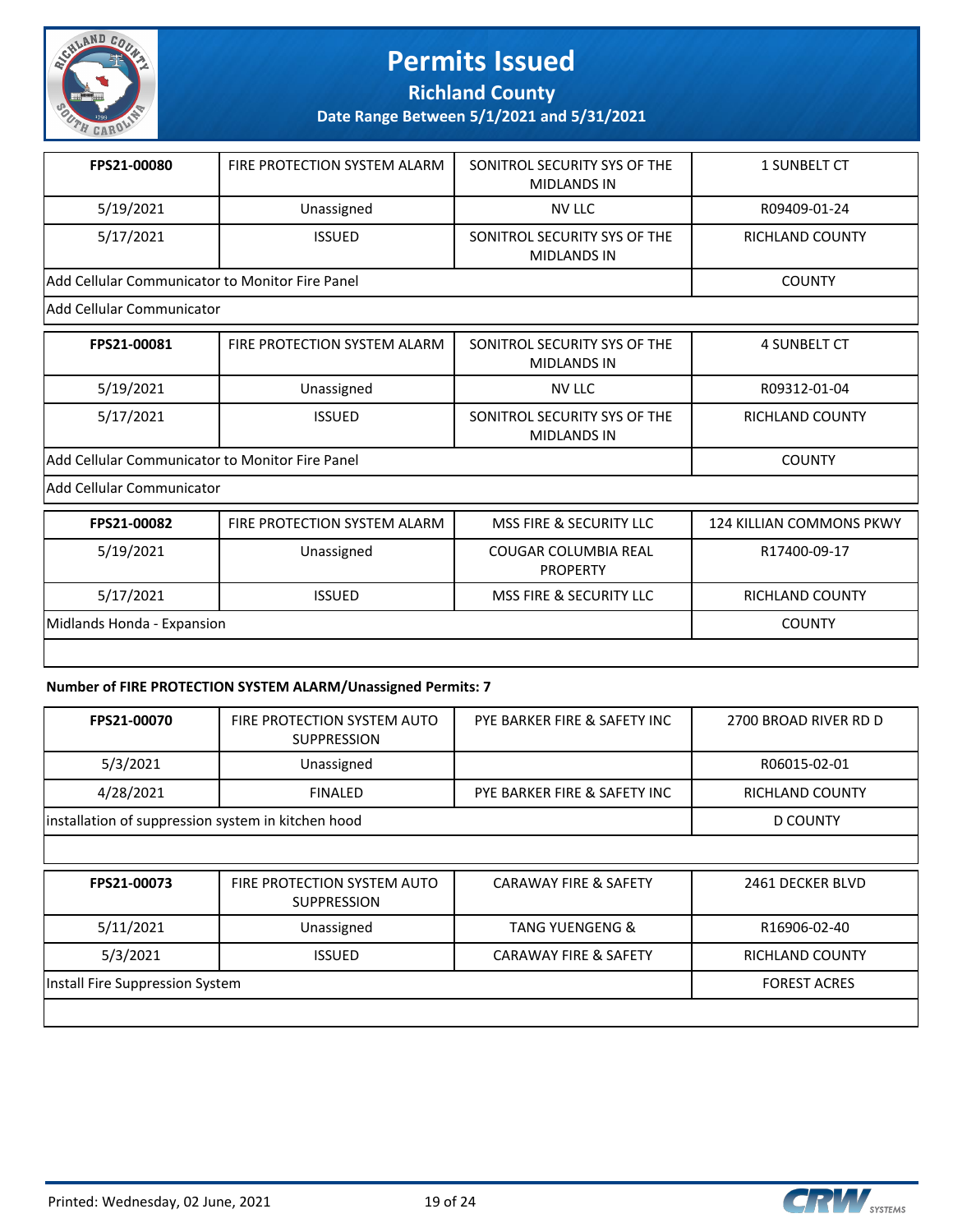

**Richland County**

**Date Range Between 5/1/2021 and 5/31/2021**

| FPS21-00074                              | FIRE PROTECTION SYSTEM AUTO<br><b>SUPPRESSION</b> | A+ HOOD SYSTEMS & AC SERVICE<br>LLC | 631 PROMENADE PL 6 |  |
|------------------------------------------|---------------------------------------------------|-------------------------------------|--------------------|--|
| 5/11/2021                                | Unassigned                                        | SANDHILL CENTER LLC                 | R22900-02-15       |  |
| 5/4/2021                                 | <b>ISSUED</b>                                     | A+ HOOD SYSTEMS & AC SERVICE<br>LLC | RICHLAND COUNTY    |  |
| Installing kitchen hood fire suppression |                                                   |                                     | 6 COUNTY           |  |
|                                          |                                                   |                                     |                    |  |

| FPS21-00077            | FIRE PROTECTION SYSTEM AUTO<br><b>SUPPRESSION</b> | <b>CARAWAY FIRE &amp; SAFETY</b> | 201 JOHN MARK DIAL DR  |
|------------------------|---------------------------------------------------|----------------------------------|------------------------|
| 5/11/2021              | Unassigned                                        | <b>RICHLAND COUNTY</b>           | R16100-03-07           |
| 5/6/2021               | <b>ISSUED</b>                                     | <b>CARAWAY FIRE &amp; SAFETY</b> | <b>RICHLAND COUNTY</b> |
| Re-install Fire System |                                                   |                                  | <b>COUNTY</b>          |
|                        |                                                   |                                  |                        |

#### **Number of FIRE PROTECTION SYSTEM AUTO SUPPRESSION/Unassigned Permits: 4**

| FPS21-00029                                | <b>FIRE PROTECTION SYSTEM</b><br><b>SPRINKLER</b>                         | CENTURY FIRE PROTECTION LLC               | 7909 PARKLANE RD            |
|--------------------------------------------|---------------------------------------------------------------------------|-------------------------------------------|-----------------------------|
| 5/3/2021                                   | Unassigned                                                                | SNH MEDICAL OFFICE PROPERTIES             | R17101-03-04                |
| 2/16/2021                                  | <b>ISSUED</b>                                                             | <b>CENTURY FIRE PROTECTION LLC</b>        | <b>RICHLAND COUNTY</b>      |
| <b>Head Relocation</b>                     |                                                                           |                                           | <b>COUNTY</b>               |
|                                            |                                                                           |                                           |                             |
| FPS21-00067                                | <b>FIRE PROTECTION SYSTEM</b><br><b>SPRINKLER</b>                         | CRAWFORD SPRINKLER CO OF SC<br>INC.       | <b>408 NORTH SPRINGS RD</b> |
| 5/3/2021                                   | Unassigned                                                                | AHS INVESTMENT HOLDINGS LLC               | R22804-04-11                |
| 4/26/2021                                  | <b>ISSUED</b>                                                             | CRAWFORD SPRINKLER CO OF SC<br><b>INC</b> | <b>RICHLAND COUNTY</b>      |
| install backflow preventer                 | <b>COUNTY</b>                                                             |                                           |                             |
|                                            |                                                                           |                                           |                             |
| FPS21-00069                                | <b>FIRE PROTECTION SYSTEM</b><br><b>SPRINKLER</b>                         | <b>NATIONAL FIRE &amp; SAFETY LLP</b>     | 1400 BROWNING RD            |
| 5/4/2021                                   | Unassigned                                                                | <b>EAST WEST CROWN POINTE LLC</b>         | R06010-02-02                |
| 4/27/2021                                  | <b>FINALED</b>                                                            | NATIONAL FIRE & SAFETY LLP                | <b>RICHLAND COUNTY</b>      |
| Tenant Improvement - Fire Sprinkler System |                                                                           |                                           | <b>COUNTY</b>               |
|                                            | Relocate (12) existing fire sprinklers/flex drops to new ceiling location |                                           |                             |

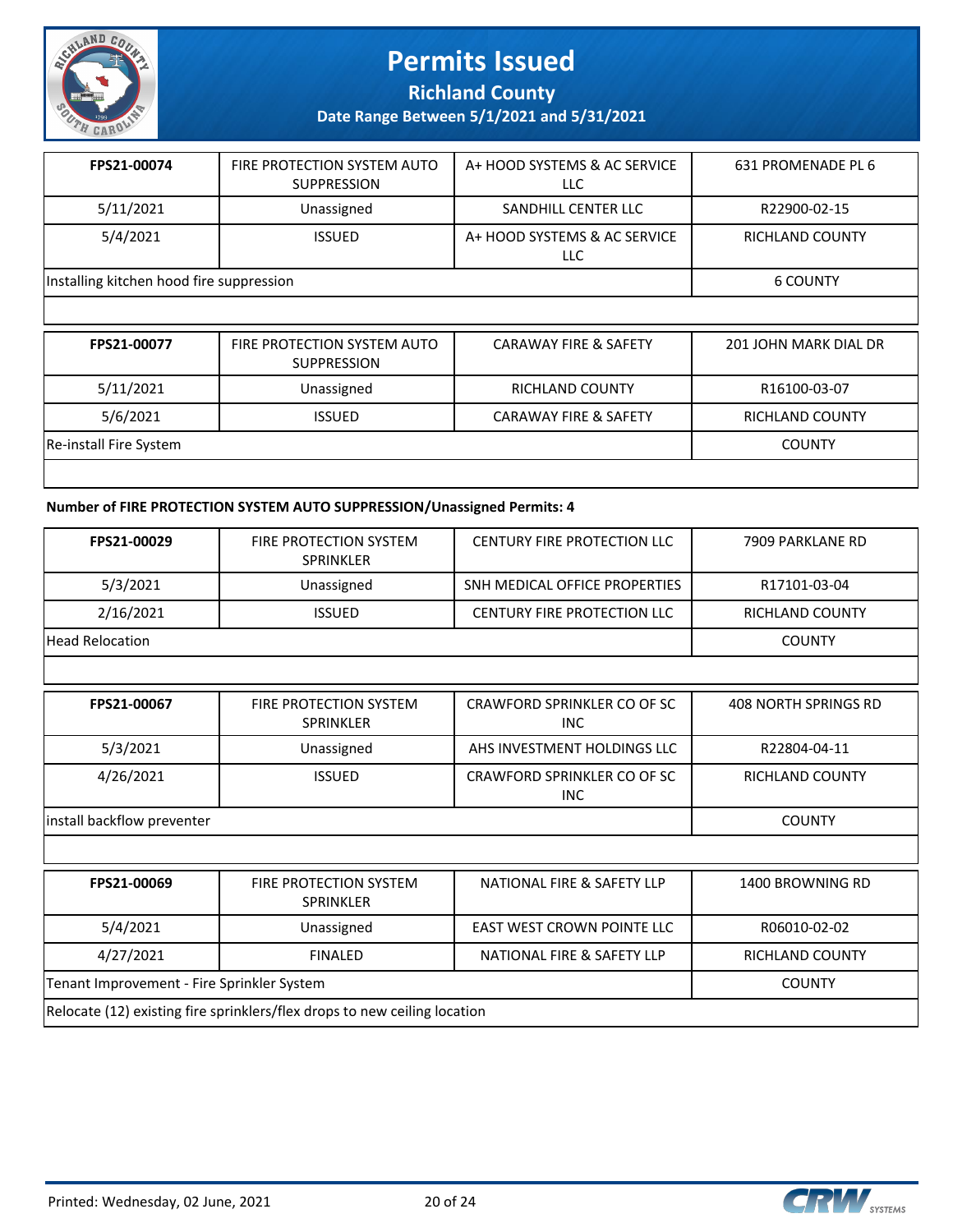

**Richland County**

**Date Range Between 5/1/2021 and 5/31/2021**

| FPS21-00071                                            | FIRE PROTECTION SYSTEM<br><b>SPRINKLER</b>        | AMERICAN FIRE PROTECTION INC                | 2708 CLEMSON RD C        |
|--------------------------------------------------------|---------------------------------------------------|---------------------------------------------|--------------------------|
| 5/26/2021                                              | Unassigned                                        |                                             | R17400-06-09             |
| 4/29/2021                                              | <b>ISSUED</b>                                     | AMERICAN FIRE PROTECTION INC                | <b>RICHLAND COUNTY</b>   |
| Up fit existing sprinkler system for new nail salon    |                                                   |                                             | <b>C COUNTY</b>          |
| Relocate 12 existing heads                             |                                                   |                                             |                          |
| FPS21-00083                                            | <b>FIRE PROTECTION SYSTEM</b><br><b>SPRINKLER</b> | CRAWFORD SPRINKLER CO OF SC<br><b>INC</b>   | 10050 TWO NOTCH RD       |
| 5/19/2021                                              | Unassigned                                        | COLUMBIA NORTHPOINT WMS LLC                 | R22808-02-28             |
| 5/18/2021                                              | <b>ISSUED</b>                                     | CRAWFORD SPRINKLER CO OF SC<br><b>INC</b>   | <b>RICHLAND COUNTY</b>   |
| Fire Sprinkler Upfit                                   |                                                   |                                             | <b>COUNTY</b>            |
| adding 4 heads relocate 3                              |                                                   |                                             |                          |
|                                                        |                                                   |                                             |                          |
| FPS21-00084                                            | FIRE PROTECTION SYSTEM<br>SPRINKLER               | AMERICAN FIRE PROTECTION INC                | 1033 ROBERTS BRANCH PKWY |
| 5/26/2021                                              | Unassigned                                        | KILLIANS CROSSING RETAIL                    | R17406-01-03             |
| 5/20/2021                                              | <b>ISSUED</b>                                     | AMERICAN FIRE PROTECTION INC                | RICHLAND COUNTY          |
| Fire sprinkler up-fit                                  |                                                   |                                             | <b>COUNTY</b>            |
| Turn upright sprinklers to pendants per tenant ceiling |                                                   |                                             |                          |
| FPS21-00087                                            | FIRE PROTECTION SYSTEM<br>SPRINKLER               | CASTLE AUTOMATIC SPRINKLER CO<br><b>INC</b> | 494 TOWN CENTER PL 2     |
| 5/26/2021                                              | Unassigned                                        | WITZLING DAVID                              | R22911-03-01             |
| 5/25/2021                                              | <b>ISSUED</b>                                     | CASTLE AUTOMATIC SPRINKLER CO<br><b>INC</b> | RICHLAND COUNTY          |
| Upfit existing retail space for new event center       |                                                   |                                             | 2 COUNTY                 |

#### **Number of FIRE PROTECTION SYSTEM SPRINKLER/Unassigned Permits: 7**

| TLCO21-00086                                                                                                                                         | TELECOMMUNICATIONS TOWER | TEPDB OPCO LLC        | 10553 GARNERS FERRY RD |
|------------------------------------------------------------------------------------------------------------------------------------------------------|--------------------------|-----------------------|------------------------|
| 5/18/2021                                                                                                                                            | EXISTING TOWER ADD       | <b>RINGO MARION I</b> | R30600-05-08           |
| 4/12/2021                                                                                                                                            | <b>ISSUED</b>            | <b>TEPDB OPCO LLC</b> | <b>RICHLAND COUNTY</b> |
| T-Mobile to add a 50 kW diesel generator                                                                                                             |                          |                       | <b>COUNTY</b>          |
| T-Mobile to add a 50 kW diesel generator on proposed concrete pad inside existing cell tower compound. No tower work being done just<br>ground work. |                          |                       |                        |

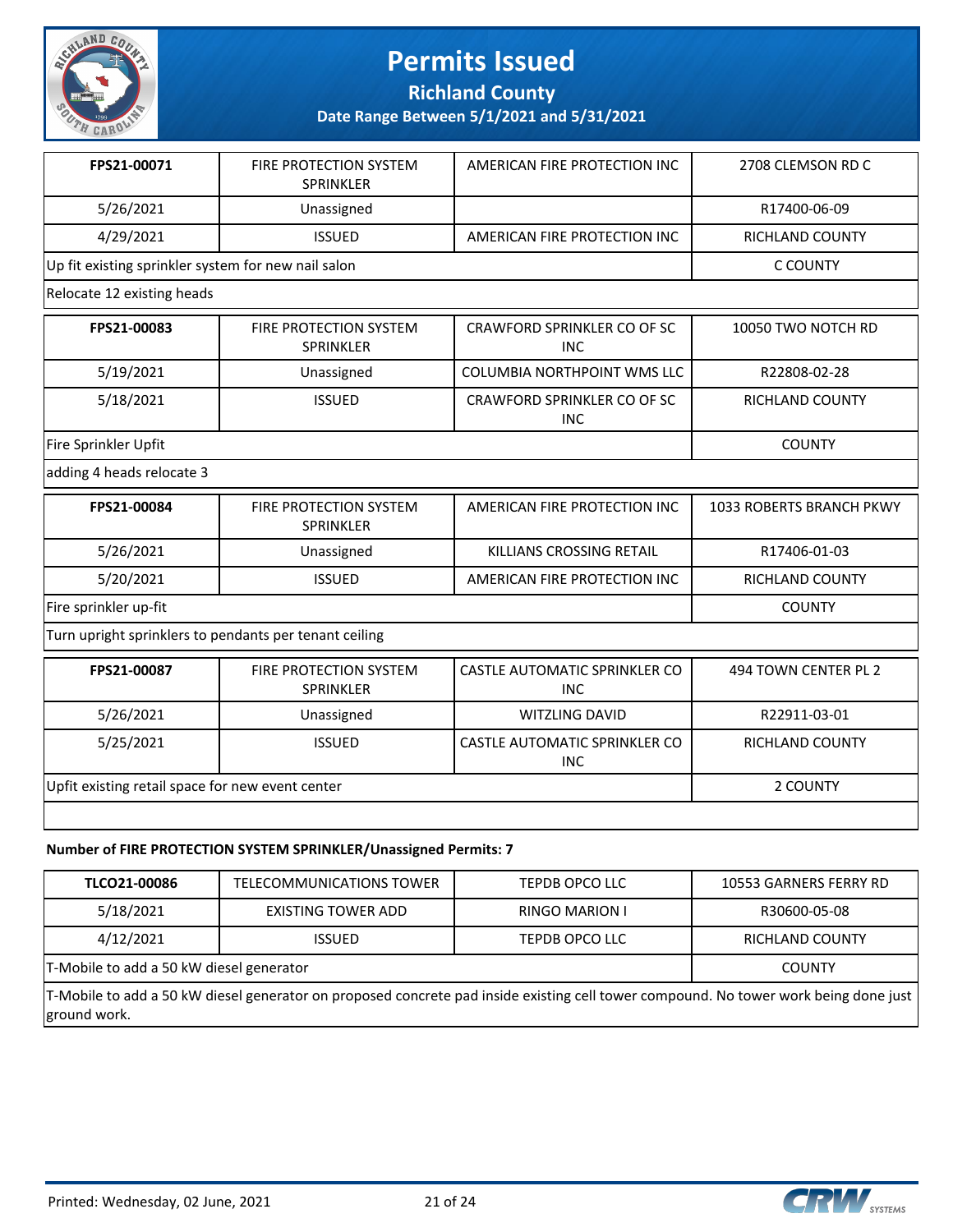

**Richland County**

**Date Range Between 5/1/2021 and 5/31/2021**

| TLCO21-00089                             | <b>TELECOMMUNICATIONS TOWER</b>                              | <b>TOWER ENGINEERING</b><br>PROFESSIONALS-CHAR | 1004 IDLEWILDE BLVD    |
|------------------------------------------|--------------------------------------------------------------|------------------------------------------------|------------------------|
| 5/18/2021                                | <b>EXISTING TOWER ADD</b>                                    |                                                | R11111-01-48           |
| 4/19/2021                                | <b>ISSUED</b>                                                | Ericsson INC                                   | <b>RICHLAND COUNTY</b> |
| adding and replacing antennas and RRUs   |                                                              |                                                | <b>COUNTY</b>          |
|                                          | No changes to ground space, tower height or any electrical.  |                                                |                        |
| TLCO21-00097                             | <b>TELECOMMUNICATIONS TOWER</b>                              | SUMMITT CELLULAR INC                           | 1549 OLD DAIRY RD U    |
| 5/14/2021                                | <b>EXISTING TOWER ADD</b>                                    |                                                | R11116-07-07           |
| 4/20/2021                                | <b>ISSUED</b>                                                | SUMMITT CELLULAR INC                           | <b>RICHLAND COUNTY</b> |
| Add small cell site and elec equipment   |                                                              |                                                | <b>U COUNTY</b>        |
|                                          |                                                              |                                                |                        |
| TLCO21-00107                             | <b>TELECOMMUNICATIONS TOWER</b>                              | Amy Cordry obo Summitt Cellular                | 1917 VANBOKLEN RD      |
| 5/21/2021                                | <b>EXISTING TOWER ADD</b>                                    |                                                | R39400-02-23           |
| 5/14/2021                                | <b>ISSUED</b>                                                | <b>SUMMITT CELLULAR INC</b>                    | <b>RICHLAND COUNTY</b> |
| Antenna EquipAdd in Existing Compound    | <b>COUNTY</b>                                                |                                                |                        |
| T-Mobile 8CO0506A / ATC 38645 (13650979) |                                                              |                                                |                        |
| TLCO21-00108                             | <b>TELECOMMUNICATIONS TOWER</b>                              | Amy Cordry obo Empire                          | 5521 OLD FOREST DR     |
| 5/20/2021                                | <b>EXISTING TOWER ADD</b>                                    | ALLTEL CELLULAR ASSOCIATES OF                  | R16706-02-03           |
| 5/18/2021                                | <b>ISSUED</b>                                                | <b>EMPIRE CONTRACTING LLC</b>                  | <b>RICHLAND COUNTY</b> |
|                                          | Install Backup generator within existing cell tower compound |                                                | <b>COUNTY</b>          |
|                                          | T-Mobile 8CO0300 GenAdd / 421465 ForestAcres / 13333133      |                                                |                        |

#### **Number of TELECOMMUNICATIONS TOWER/EXISTING TOWER ADD Permits: 5**

| TLCO21-00104                                                 | TELECOMMUNICATIONS TOWER | Amy Cordry obo Empire   | 806 BOOKMAN RD  |
|--------------------------------------------------------------|--------------------------|-------------------------|-----------------|
| 5/18/2021                                                    | EXISTING TOWER ALT       | PIONEER LAND COMPANY LP | R25900-05-01    |
| 5/6/2021                                                     | <b>ISSUED</b>            | EMPIRE CONTRACTING LLC  | RICHLAND COUNTY |
| Install Backup generator within existing cell tower compound |                          |                         | <b>COUNTY</b>   |
| 8AN0638 GenAdd 29294 PontiacSC 13332913                      |                          |                         |                 |

#### **Number of TELECOMMUNICATIONS TOWER/EXISTING TOWER ALT Permits: 1**

| TLCO21-00092                           | TELECOMMUNICATIONS TOWER | SUMMITT CELLULAR INC | 2906 PLYMOUTH ROCK RD U |
|----------------------------------------|--------------------------|----------------------|-------------------------|
| 5/14/2021                              | <b>NEW TOWER</b>         |                      |                         |
| 4/20/2021                              | <b>ISSUED</b>            | SUMMITT CELLULAR INC | <b>RICHLAND COUNTY</b>  |
| Add small cell site and elec equipment |                          |                      | U COUNTY                |
|                                        |                          |                      |                         |

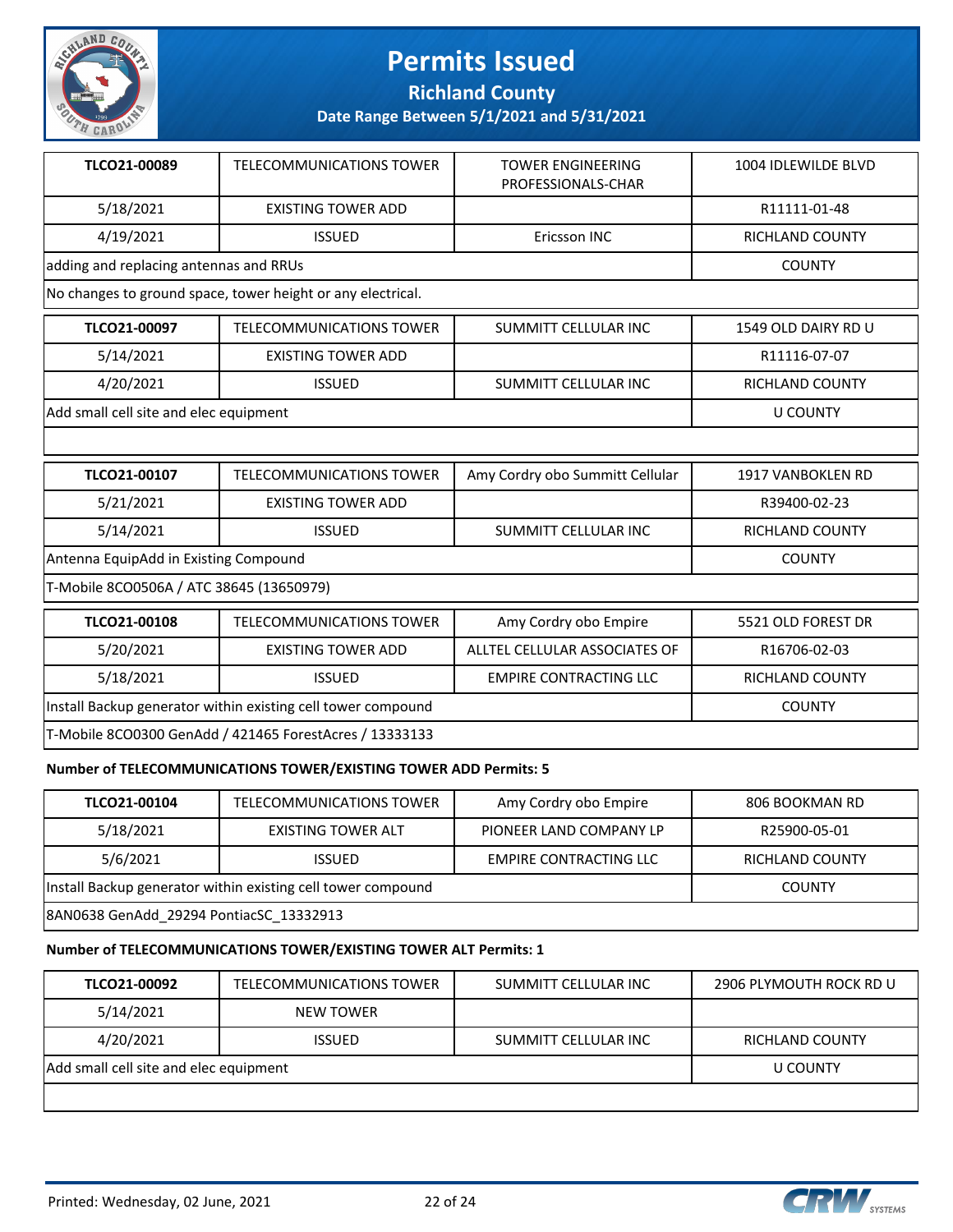

**Richland County**

| TLCO21-00093                           | TELECOMMUNICATIONS TOWER |                                      | 502 HICKORY RIDGE DR U |
|----------------------------------------|--------------------------|--------------------------------------|------------------------|
|                                        |                          | Gary Williams                        |                        |
| 5/14/2021                              | <b>NEW TOWER</b>         | <b>GOODWIN BARBARA &amp; LORETTA</b> | R22009-01-04           |
| 4/20/2021                              | <b>ISSUED</b>            | Summitt Cellular                     | RICHLAND COUNTY        |
| Add small cell site and elec equipment |                          |                                      | <b>U COUNTY</b>        |
|                                        |                          |                                      |                        |
| TLCO21-00094                           | TELECOMMUNICATIONS TOWER | Christopher Thacker                  | 8606 MAYWOOD DR        |
| 5/14/2021                              | <b>NEW TOWER</b>         |                                      |                        |
| 4/20/2021                              | <b>ISSUED</b>            | SUMMITT CELLULAR INC                 | <b>RICHLAND COUNTY</b> |
| Add small cell site and elec equipment |                          |                                      | <b>COUNTY</b>          |
|                                        |                          |                                      |                        |
| TLCO21-00095                           | TELECOMMUNICATIONS TOWER | Christopher Thacker                  | 220 KINGNUT DR         |
| 5/14/2021                              | <b>NEW TOWER</b>         |                                      |                        |
| 4/20/2021                              | <b>ISSUED</b>            | SUMMITT CELLULAR INC                 | <b>RICHLAND COUNTY</b> |
| Add small cell site and elec equipment |                          |                                      | <b>COUNTY</b>          |
|                                        |                          |                                      |                        |
| TLCO21-00096                           | TELECOMMUNICATIONS TOWER | Christopher Thacker                  | 120 GUSTY LN           |
| 5/14/2021                              | <b>NEW TOWER</b>         |                                      |                        |
| 4/20/2021                              | <b>ISSUED</b>            | SUMMITT CELLULAR INC                 | RICHLAND COUNTY        |
| Add small cell site and elec equipment | <b>COUNTY</b>            |                                      |                        |
|                                        |                          |                                      |                        |
| TLCO21-00098                           | TELECOMMUNICATIONS TOWER | SUMMITT CELLULAR INC                 | 1114 WALCOTT ST U      |
| 5/14/2021                              | <b>NEW TOWER</b>         |                                      | R11116-04-52           |
| 4/20/2021                              | <b>ISSUED</b>            | SUMMITT CELLULAR INC                 | RICHLAND COUNTY        |
| Add small cell site and elec equipment |                          |                                      | U COUNTY               |
|                                        |                          |                                      |                        |
| TLCO21-00099                           | TELECOMMUNICATIONS TOWER | SUMMITT CELLULAR INC                 | 1163 OLYMPIA AVE U     |
| 5/14/2021                              | <b>NEW TOWER</b>         |                                      |                        |
| 4/20/2021                              | <b>ISSUED</b>            | SUMMITT CELLULAR INC                 | RICHLAND COUNTY        |
| Add small cell site and elec equipment |                          |                                      | <b>U COUNTY</b>        |
|                                        |                          |                                      |                        |